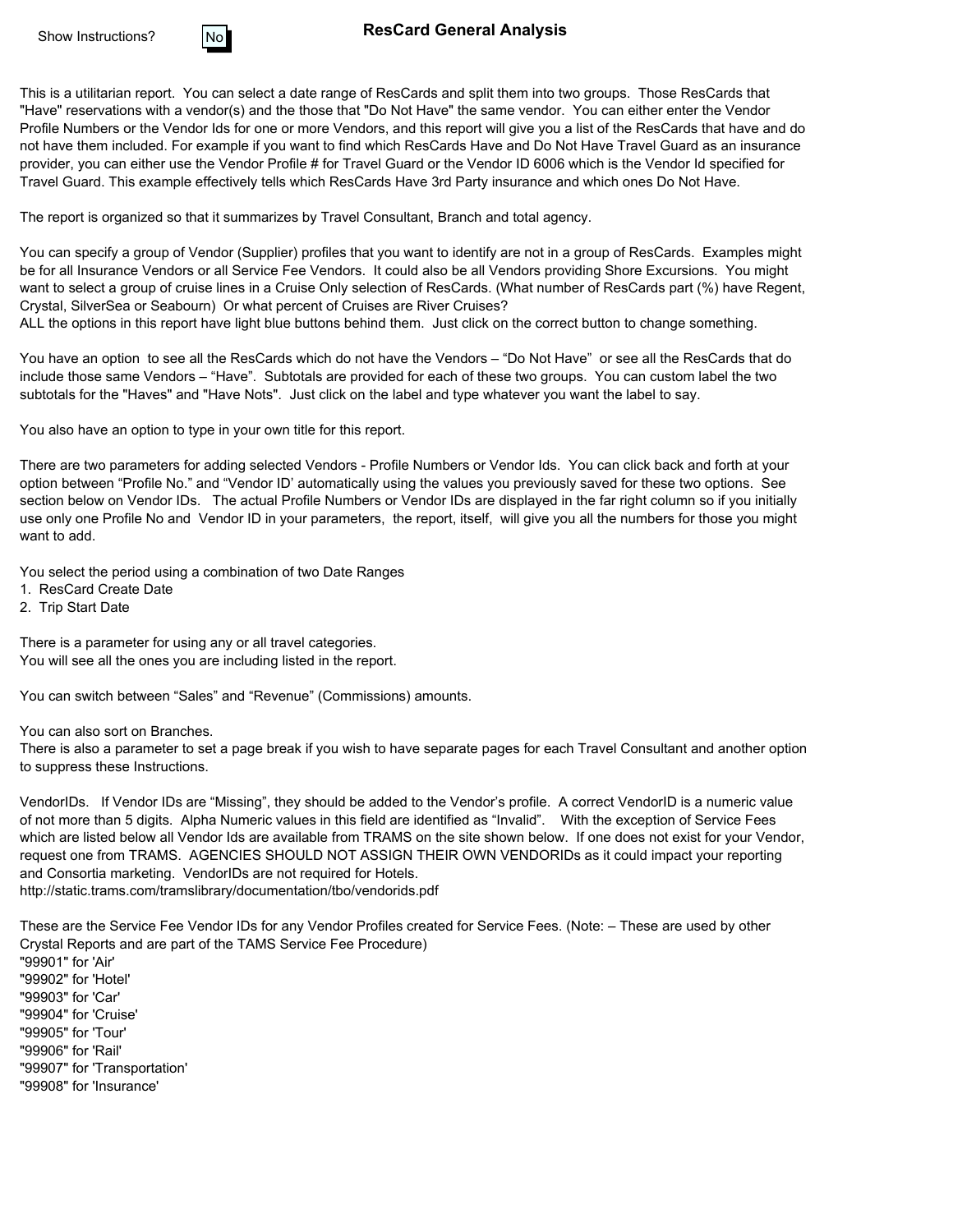

Last Modified: 06/23/2016



C:\Users\kenjo\Downloads\TCR Finished\ResCardGeneralAnalysis.rpt

Yes

Display Detail | Yes

Sort & Display Branch | No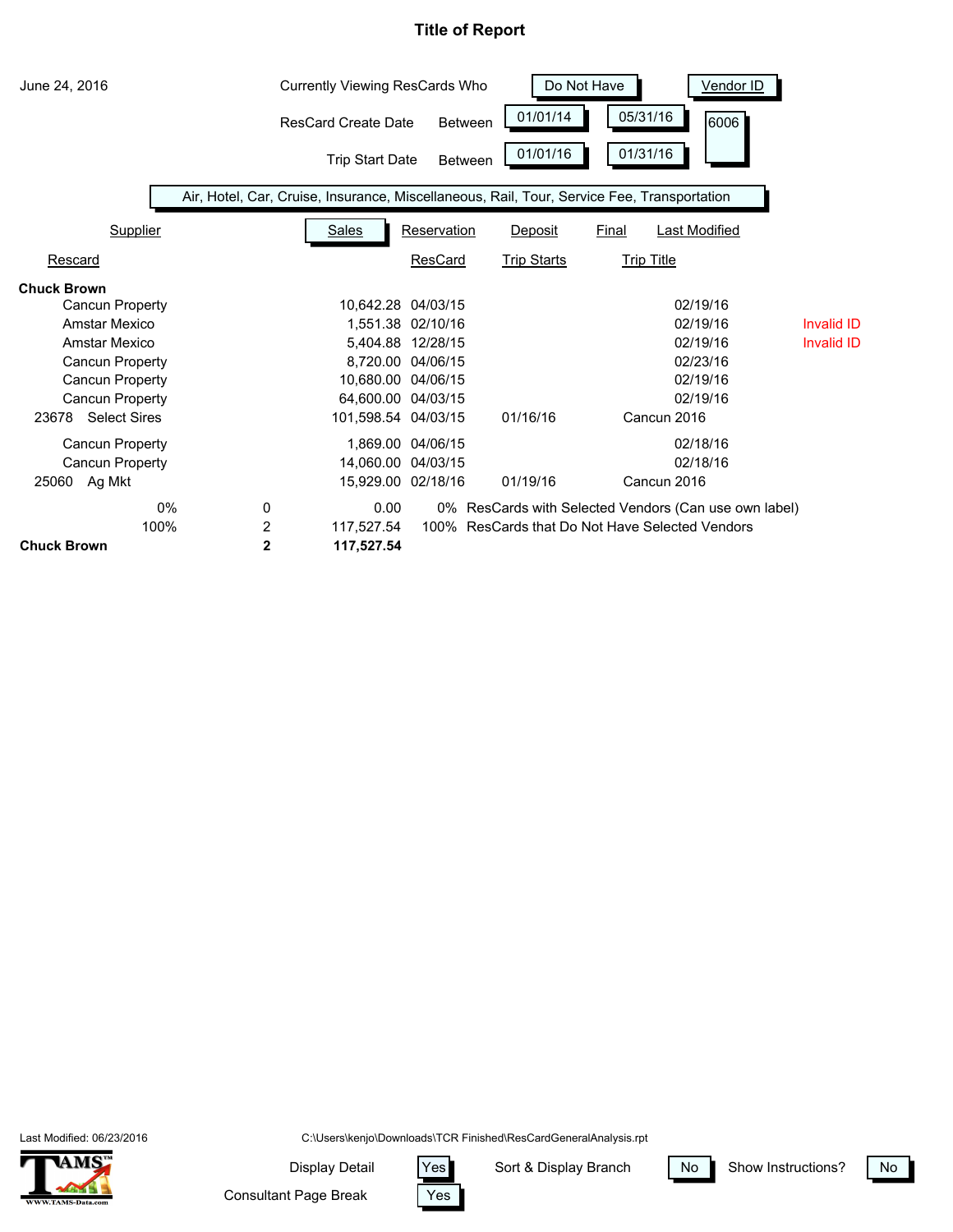| June 24, 2016                                                                                      |                | <b>Currently Viewing ResCards Who</b>  |                |                                                                                            | Do Not Have                | Vendor ID                                              |               |
|----------------------------------------------------------------------------------------------------|----------------|----------------------------------------|----------------|--------------------------------------------------------------------------------------------|----------------------------|--------------------------------------------------------|---------------|
|                                                                                                    |                | <b>ResCard Create Date</b>             | <b>Between</b> | 01/01/14                                                                                   | 05/31/16                   | 6006                                                   |               |
|                                                                                                    |                | <b>Trip Start Date</b>                 | <b>Between</b> | 01/01/16                                                                                   | 01/31/16                   |                                                        |               |
|                                                                                                    |                |                                        |                | Air, Hotel, Car, Cruise, Insurance, Miscellaneous, Rail, Tour, Service Fee, Transportation |                            |                                                        |               |
| <b>Supplier</b>                                                                                    |                | <b>Sales</b>                           | Reservation    | Deposit                                                                                    | Final                      | <b>Last Modified</b>                                   |               |
| Rescard                                                                                            |                |                                        | <b>ResCard</b> | <b>Trip Starts</b>                                                                         | <b>Trip Title</b>          |                                                        |               |
| <b>Darlene Porter</b><br>Tour Planning & Management<br>Travel Impressions ++<br>23922 Pete/Charles |                | 4,118.85 06/02/15<br>4,158.85 06/05/15 | 40.00 06/05/15 | 06/08/15<br>01/23/16                                                                       | 12/09/15                   | 06/05/15<br>06/05/15<br>January 2016 Group Trip        | 99905<br>5157 |
| Tour Planning & Management<br>Travel Impressions ++<br>23923 Lehm/Theodore                         |                | 4,118.99 06/02/15<br>4,158.99 06/05/15 | 40.00 06/05/15 | 06/08/15<br>01/23/16                                                                       | 12/09/15                   | 06/05/15<br>06/05/15<br>January 2016 Group Trip        | 99905<br>5157 |
| Tour Planning & Management<br>Travel Impressions ++<br>24166 Brun/Randy                            |                | 2,784.85 08/07/15<br>2,824.85 08/10/15 | 40.00 08/10/15 | 08/10/15<br>01/14/16                                                                       | 11/30/15                   | 08/10/15<br>10/26/15<br><b>Winter Getaway</b>          | 99905<br>5157 |
| Tour Planning & Management<br>Travel Impressions ++<br>24168 Arli/Ron                              |                | 2,785.56 08/07/15<br>2,825.56 08/10/15 | 40.00 08/10/15 | 08/10/15<br>01/14/16                                                                       | 11/30/15<br>Winter Getaway | 08/10/15<br>10/26/15                                   | 99905<br>5157 |
| Tour Planning & Management<br>Travel Impressions ++<br>24169 Plei/Todd                             |                | 2,566.87 08/07/15<br>2,606.87 08/10/15 | 40.00 08/10/15 | 08/10/15<br>01/14/16                                                                       | 11/30/15                   | 08/10/15<br>10/26/15<br><b>Winter Getaway</b>          | 99905<br>5157 |
| Tour Planning & Management<br>Travel Impressions ++<br>Huel/Trent<br>24171                         |                | 2,567.24 08/07/15<br>2,607.24 08/10/15 | 40.00 08/10/15 | 08/10/15<br>01/14/16                                                                       | 11/30/15                   | 08/10/15<br>10/26/15<br><b>Winter Getaway</b>          | 99905<br>5157 |
| Tauck World Discovery +<br>Tour Planning & Management<br>Thie/Tom<br>24223                         |                | 8,980.00 10/09/15<br>9,020.00 08/18/15 | 40.00 08/18/15 | 01/09/16                                                                                   |                            | 10/09/15<br>08/18/15<br>Yellowstone in Winter          | 74<br>99905   |
| Tauck World Discovery +<br>Tour Planning & Management<br>24233 Fled/Tom                            |                | 8,980.00 10/09/15<br>9,020.00 08/20/15 | 40.00 08/18/15 | 01/09/16                                                                                   |                            | 10/09/15<br>08/20/15<br>Yellowstone in Winter          | 74<br>99905   |
| <b>Apple Vacations</b><br>24504 Will/Bob                                                           |                | 2,278.02 10/30/15<br>2,278.02 10/30/15 |                | 10/31/15<br>01/17/16                                                                       | 12/03/15<br>Riviera Maya   | 11/02/15                                               | 45            |
| Tour Planning & Management<br>Walt Disney Travel Company +<br>24577 Berg/Terri                     |                | 5,098.77 11/18/15<br>5,173.77 11/18/15 | 75.00 11/18/15 | 01/13/16                                                                                   | 01/23/14                   | 11/18/15<br>11/18/15<br>Walt Disney World              | 99905<br>78   |
| Tour Planning & Management<br><b>Apple Vacations</b><br>Care/Eric<br>24631                         |                | 2,183.98 11/24/15<br>2,233.98 11/25/15 | 50.00 11/25/15 | 11/25/15<br>01/10/16                                                                       | 11/26/15                   | 11/25/15<br>11/25/15<br>Cancun January 2016            | 99905<br>45   |
| 48%<br>52%<br><b>Darlene Porter</b>                                                                | 10<br>11<br>21 | 23,608.25<br>46,908.13<br>70,516.38    |                | 67% ResCards that Do Not Have Selected Vendors                                             |                            | 33% ResCards with Selected Vendors (Can use own label) |               |

C:\Users\kenjo\Downloads\TCR Finished\ResCardGeneralAnalysis.rpt

Display Detail Yes



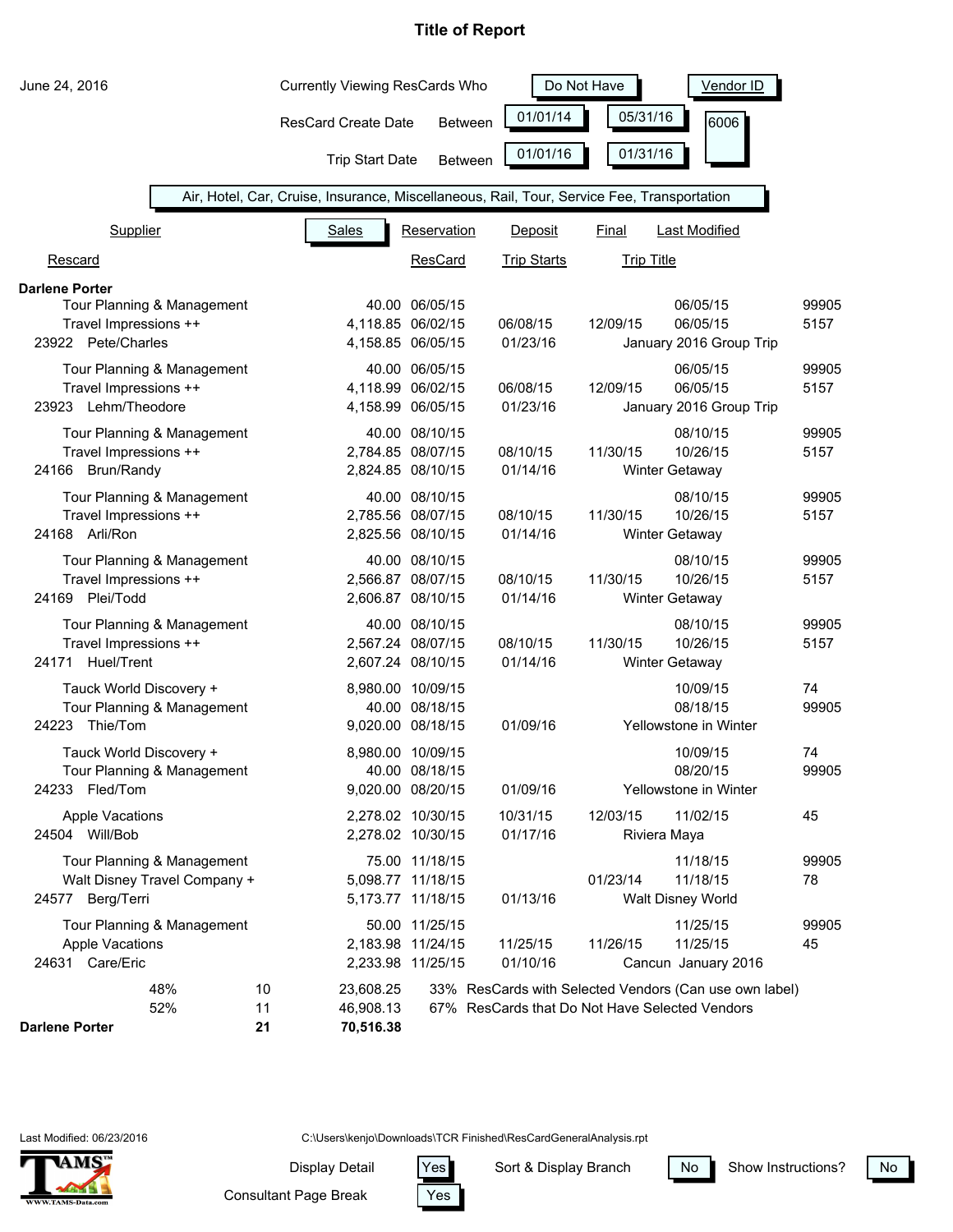| June 24, 2016                              | <b>Currently Viewing ResCards Who</b>                                                      |                                     | Do Not Have<br>Vendor ID |                   |                               |                   |
|--------------------------------------------|--------------------------------------------------------------------------------------------|-------------------------------------|--------------------------|-------------------|-------------------------------|-------------------|
|                                            | <b>ResCard Create Date</b>                                                                 | <b>Between</b>                      | 01/01/14                 | 05/31/16          | 6006                          |                   |
|                                            | <b>Trip Start Date</b>                                                                     | <b>Between</b>                      | 01/01/16                 | 01/31/16          |                               |                   |
|                                            | Air, Hotel, Car, Cruise, Insurance, Miscellaneous, Rail, Tour, Service Fee, Transportation |                                     |                          |                   |                               |                   |
| Supplier                                   | <b>Sales</b>                                                                               | Reservation                         | Deposit                  | Final             | <b>Last Modified</b>          |                   |
| Rescard                                    |                                                                                            | <b>ResCard</b>                      | <b>Trip Starts</b>       | <b>Trip Title</b> |                               |                   |
| <b>Donna Spring</b>                        |                                                                                            |                                     |                          |                   |                               |                   |
| Tour Planning & Management                 |                                                                                            | 40.00 04/27/15                      |                          |                   | 04/27/15                      | 99905             |
| Sandals                                    |                                                                                            | 5,636.92 02/23/15                   |                          |                   | 12/14/15                      |                   |
| 23471 Bend/John                            |                                                                                            | 5,676.92 02/23/15                   | 01/30/16                 |                   | Sandals Grande Antigua Jan 16 |                   |
| Casa Lecanda                               |                                                                                            | 821.20 04/24/15                     |                          |                   | 04/24/15                      |                   |
| <b>Hotel Rewards</b>                       |                                                                                            | 743.67 04/24/15                     |                          |                   | 04/24/15                      |                   |
| 23717 Tayl/Juliet                          |                                                                                            | 1,564.87 04/10/15                   | 01/04/16                 |                   | Merida Mexico Jan 2016        |                   |
| Southern Crossings-New Zealand             | 20,388.00 07/30/15                                                                         |                                     |                          |                   | 12/10/15                      | <b>Invalid ID</b> |
| Davi/Jim<br>24006                          | 20,388.00 06/25/15                                                                         |                                     | 01/25/16                 |                   | New Zealand Jan 2016          |                   |
| Southern Crossings-New Zealand             | 20,310.00 07/30/15                                                                         |                                     |                          |                   | 12/14/15                      | <b>Invalid ID</b> |
| 24138 Husb/John                            | 20,310.00 07/31/15                                                                         |                                     | 01/25/16                 |                   | New Zealand January 2016      |                   |
|                                            |                                                                                            |                                     |                          |                   |                               |                   |
| Tour Planning & Management                 |                                                                                            | 20.00 09/18/15                      |                          |                   | 09/18/15                      | 99905             |
| Travel Impressions ++                      |                                                                                            | 1,734.36 09/18/15                   | 09/18/15                 | 12/16/15          | 12/09/15                      | 5157              |
| 24332 Nowa/Denise                          |                                                                                            | 1,754.36 09/18/15                   | 01/30/16                 |                   | Secrets PVR Jan 2016          |                   |
| Tour Planning & Management                 |                                                                                            | 20.00 09/18/15                      |                          |                   | 09/18/15                      | 99905             |
| Travel Impressions ++                      |                                                                                            | 1,133.00 09/18/15                   | 09/18/15                 | 12/16/15          | 09/18/15                      | 5157              |
| 24334 Nowa/Megan                           |                                                                                            | 1,153.00 09/18/15                   | 01/30/16                 |                   | Secrets PVR Jan 2016          |                   |
| Tour Planning & Management                 |                                                                                            | 40.00 09/18/15                      |                          |                   | 09/18/15                      | 99905             |
| Travel Impressions ++                      |                                                                                            | 5,875.57 09/18/15                   | 09/21/15                 | 11/25/15          | 09/24/15                      | 5157              |
| 24335 Webs/Harry                           |                                                                                            | 5,915.57 09/18/15                   | 01/09/16                 |                   | Sandals Antigua Jan 2016      |                   |
| Tour Planning & Management                 |                                                                                            | 40.00 09/18/15                      |                          |                   | 09/18/15                      | 99905             |
| Travel Impressions ++                      |                                                                                            | 6,289.47 09/18/15                   | 09/21/15                 | 11/25/15          | 09/21/15                      | 5157              |
| Doll/Don<br>24336                          |                                                                                            | 6,329.47 09/18/15                   | 01/09/16                 |                   | Sandals Antigua Jan 2016      |                   |
|                                            |                                                                                            |                                     |                          |                   | 09/29/15                      |                   |
| Tour Planning & Management                 |                                                                                            | 20.00 09/29/15<br>1,657.87 09/29/15 | 10/01/15                 | 12/03/15          | 11/30/15                      | 99905<br>5157     |
| Travel Impressions ++<br>Rayb/Jim<br>24367 |                                                                                            | 1,677.87 09/29/15                   | 01/17/16                 |                   | Punta Cana Jan 2016           |                   |
|                                            |                                                                                            |                                     |                          |                   |                               |                   |
| Tour Planning & Management                 |                                                                                            | 20.00 09/29/15                      |                          |                   | 09/29/15                      | 99905             |
| Travel Impressions ++                      |                                                                                            | 903.00 09/29/15                     | 10/01/15                 | 12/03/15          | 09/29/15                      | 5157              |
| Bloo/Kimberly<br>24368                     |                                                                                            | 923.00 09/29/15                     | 01/17/16                 |                   | Punta Cana Land Jan 2016      |                   |
| Delta Air Lines ++                         |                                                                                            | 110.00 11/16/15                     |                          |                   | 11/16/15                      | 2254              |
| Tour Planning & Management                 |                                                                                            | 40.00 09/29/15                      |                          |                   | 09/29/15                      | 99905             |
| Travel Impressions ++                      |                                                                                            | 3,197.74 09/29/15                   | 10/01/15                 | 12/03/15          | 11/30/15                      | 5157              |
| 24369 Dunn/Todd                            |                                                                                            | 3,347.74 09/29/15                   | 01/17/16                 |                   | Punta Cana January 2016       |                   |
| Tour Planning & Management                 |                                                                                            | 40.00 09/30/15                      |                          |                   | 09/30/15                      | 99905             |
| Travel Impressions ++                      |                                                                                            | 3,197.73 09/30/15                   | 10/01/15                 | 12/03/15          | 11/30/15                      | 5157              |
| 24370 Wall/Chad                            |                                                                                            | 3,237.73 09/30/15                   | 01/17/16                 |                   | Punta Cana January 2016       |                   |
| Tour Planning & Management                 |                                                                                            | 40.00 09/30/15                      |                          |                   | 09/30/15                      | 99905             |
| Travel Impressions ++                      |                                                                                            | 3,197.73 09/30/15                   | 10/02/15                 | 12/03/15          | 11/30/15                      | 5157              |
| 24372 Davi/Donna                           |                                                                                            | 3,237.73 09/30/15                   | 01/17/16                 |                   | Punta Cana January 2016       |                   |
|                                            |                                                                                            |                                     |                          |                   |                               |                   |
| Tour Planning & Management                 |                                                                                            | 40.00 10/19/15                      |                          |                   | 10/19/15                      | 99905             |
| Last Modified: 06/23/2016                  | C:\Users\kenjo\Downloads\TCR Finished\ResCardGeneralAnalysis.rpt                           |                                     |                          |                   |                               |                   |



Consultant Page Break

Yes Display Detail Yes

Sort & Display Branch  $\sqrt{N_0}$ 

Show Instructions? No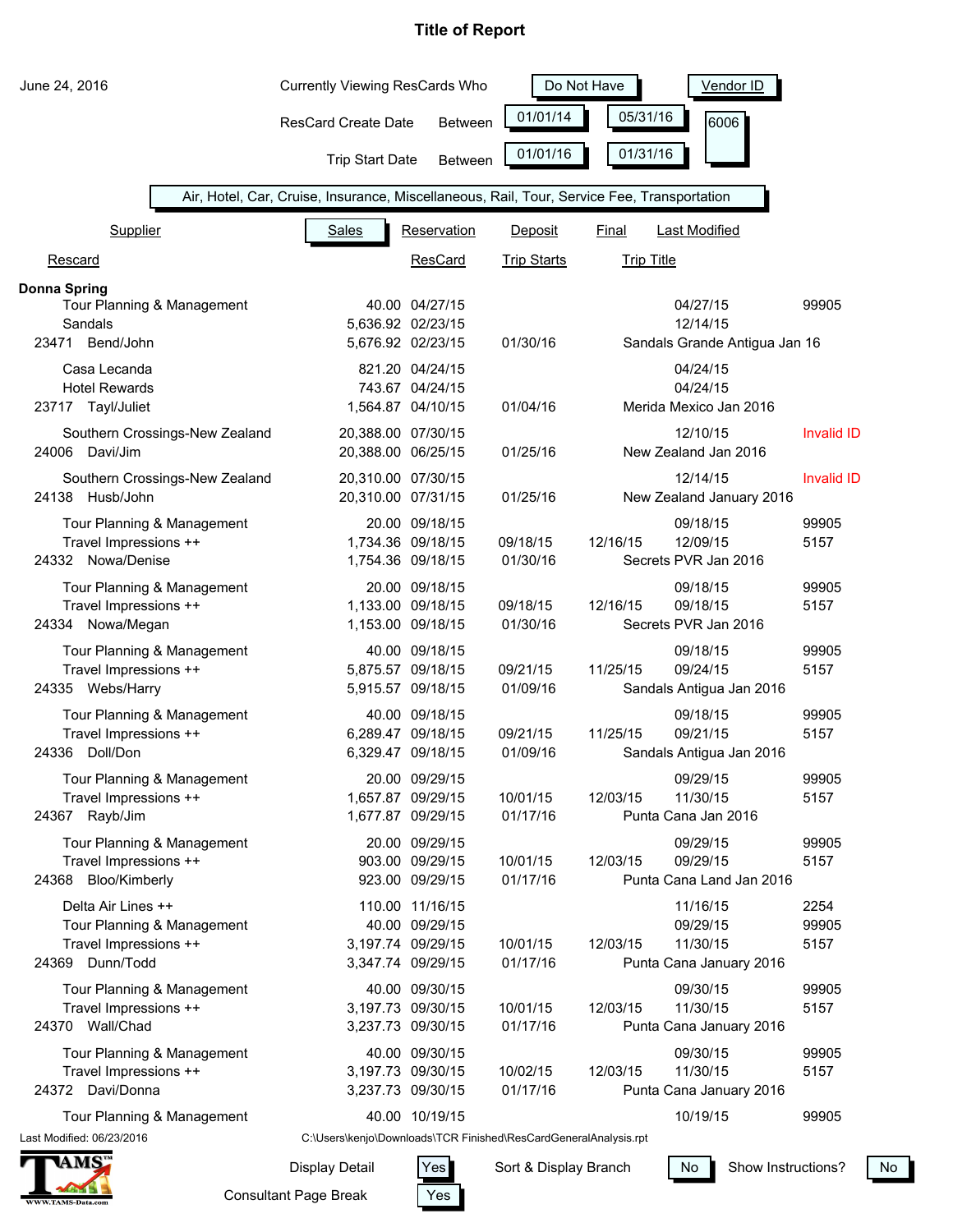| June 24, 2016                                                                                                                                            |               | <b>Currently Viewing ResCards Who</b>                                                      |                                                                                                                  |                      | Do Not Have | Vendor ID                                                                                                |                                        |
|----------------------------------------------------------------------------------------------------------------------------------------------------------|---------------|--------------------------------------------------------------------------------------------|------------------------------------------------------------------------------------------------------------------|----------------------|-------------|----------------------------------------------------------------------------------------------------------|----------------------------------------|
|                                                                                                                                                          |               | <b>ResCard Create Date</b>                                                                 | <b>Between</b>                                                                                                   | 01/01/14             | 05/31/16    | 6006                                                                                                     |                                        |
|                                                                                                                                                          |               | <b>Trip Start Date</b>                                                                     | <b>Between</b>                                                                                                   | 01/01/16             | 01/31/16    |                                                                                                          |                                        |
|                                                                                                                                                          |               | Air, Hotel, Car, Cruise, Insurance, Miscellaneous, Rail, Tour, Service Fee, Transportation |                                                                                                                  |                      |             |                                                                                                          |                                        |
| <b>Supplier</b>                                                                                                                                          |               | Sales                                                                                      | Reservation                                                                                                      | Deposit              | Final       | Last Modified                                                                                            |                                        |
| Rescard                                                                                                                                                  |               |                                                                                            | ResCard                                                                                                          | <b>Trip Starts</b>   |             | <b>Trip Title</b>                                                                                        |                                        |
| Travel Impressions ++<br>24452 Dele/Bob                                                                                                                  |               |                                                                                            | 218.00 10/19/15<br>258.00 10/19/15                                                                               | 10/20/15<br>01/17/16 | 12/03/15    | 11/30/15<br>Punta Cana January 2016                                                                      | 5157                                   |
| Tour Planning & Management<br>Travel Impressions ++<br>Bend/Mary Beth<br>24456                                                                           |               |                                                                                            | 20.00 10/20/15<br>1,337.00 10/20/15<br>1,357.00 10/20/15                                                         | 10/23/15<br>01/17/16 | 12/03/15    | 10/20/15<br>10/20/15<br>Punta Cana Jan 2016                                                              | 99905<br>5157                          |
| Shore Excursions Group, LLC +<br>Cruise Planning & Management<br><b>Carnival Cruise Lines</b><br>Slem/Tom<br>24649                                       |               |                                                                                            | 243.00 01/08/16<br>40.00 12/02/15<br>1,779.38 12/02/15<br>2,062.38 12/02/15                                      | 01/09/16             | 12/02/15    | 05/26/16<br>12/02/15<br>12/02/15<br>Carnival January 2016                                                | 5300<br>99904<br>160                   |
| Tour Planning & Management<br>Travel Impressions ++<br>24668 ABC Inc                                                                                     |               | 2,958.78 12/04/15                                                                          | 40.00 12/04/15<br>2,918.78 12/04/15                                                                              | 12/03/15<br>01/16/16 | 12/03/15    | 12/04/15<br>01/06/16<br>Riviera Maya January 2016                                                        | 99905<br>5157                          |
| Air Reservation Management<br>Delta Air Lines ++<br><b>American Airlines</b><br>Tour Planning & Management<br>Travel Impressions ++<br>Rich/Joe<br>24677 |               |                                                                                            | 30.00 12/08/15<br>242.38 12/08/15<br>229.25 12/08/15<br>20.00 12/08/15<br>2,379.07 12/08/15<br>2,900.70 12/08/15 | 12/10/15<br>01/16/16 | 12/10/15    | 12/08/15<br>12/08/15<br>12/08/15<br>12/08/15<br>12/08/15<br>Cancun/Riviera Maya Jan 2016                 | 99901<br>2254<br>2141<br>99905<br>5157 |
| 22%<br>78%<br>Donna Spring                                                                                                                               | 5<br>18<br>23 | 37,178.74<br>85,053.12<br>122,231.86                                                       |                                                                                                                  |                      |             | 30% ResCards with Selected Vendors (Can use own label)<br>70% ResCards that Do Not Have Selected Vendors |                                        |

Last Modified: 06/23/2016



C:\Users\kenjo\Downloads\TCR Finished\ResCardGeneralAnalysis.rpt

Yes

Consultant Page Break Display Detail Yes

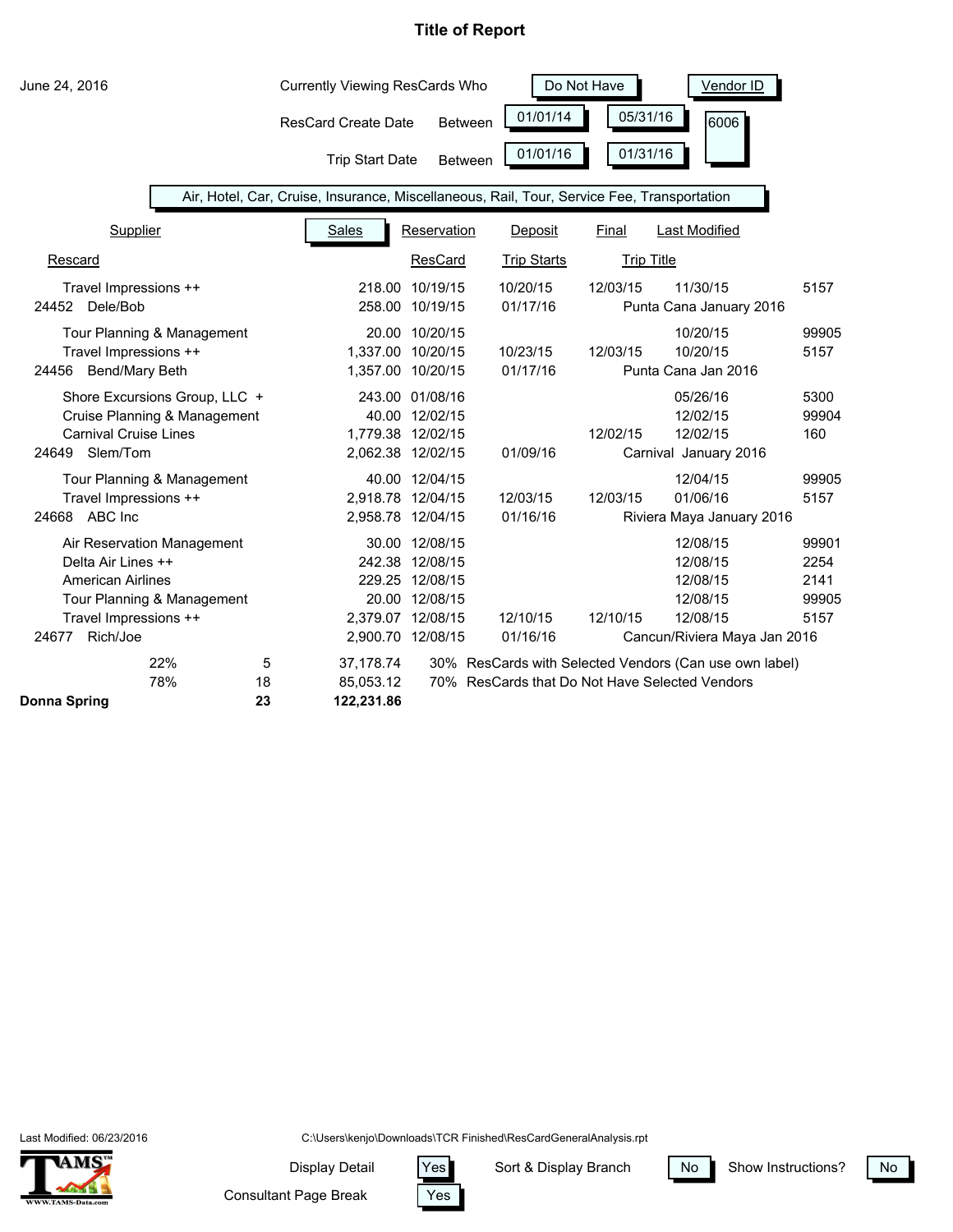| June 24, 2016               | Currently Viewing ResCards Who |                                                                                            |                 | Do Not Have<br>Vendor ID                        |                   |                                                       |      |
|-----------------------------|--------------------------------|--------------------------------------------------------------------------------------------|-----------------|-------------------------------------------------|-------------------|-------------------------------------------------------|------|
|                             |                                | <b>ResCard Create Date</b>                                                                 | <b>Between</b>  | 01/01/14                                        | 05/31/16          | 6006                                                  |      |
|                             |                                | <b>Trip Start Date</b>                                                                     | <b>Between</b>  | 01/01/16                                        | 01/31/16          |                                                       |      |
|                             |                                | Air, Hotel, Car, Cruise, Insurance, Miscellaneous, Rail, Tour, Service Fee, Transportation |                 |                                                 |                   |                                                       |      |
| Supplier                    |                                | Sales                                                                                      | Reservation     | Deposit                                         | Final             | Last Modified                                         |      |
| Rescard                     |                                |                                                                                            | <b>ResCard</b>  | <b>Trip Starts</b>                              | <b>Trip Title</b> |                                                       |      |
| Dory Krause                 |                                |                                                                                            |                 |                                                 |                   |                                                       |      |
| <b>Sun Country Airlines</b> |                                |                                                                                            | 993.82 01/25/16 |                                                 |                   | 01/25/16                                              | 2602 |
| Espe/Tony<br>24882          |                                |                                                                                            | 993.82 01/25/16 | 01/30/16                                        |                   | Jamaica Feb'16 Wendy                                  |      |
| $0\%$                       | 0                              | 0.00                                                                                       |                 |                                                 |                   | 0% ResCards with Selected Vendors (Can use own label) |      |
| 100%                        |                                | 993.82                                                                                     |                 | 100% ResCards that Do Not Have Selected Vendors |                   |                                                       |      |
| Dory Krause                 |                                | 993.82                                                                                     |                 |                                                 |                   |                                                       |      |

Last Modified: 06/23/2016



C:\Users\kenjo\Downloads\TCR Finished\ResCardGeneralAnalysis.rpt

Display Detail Yes

Sort & Display Branch | No



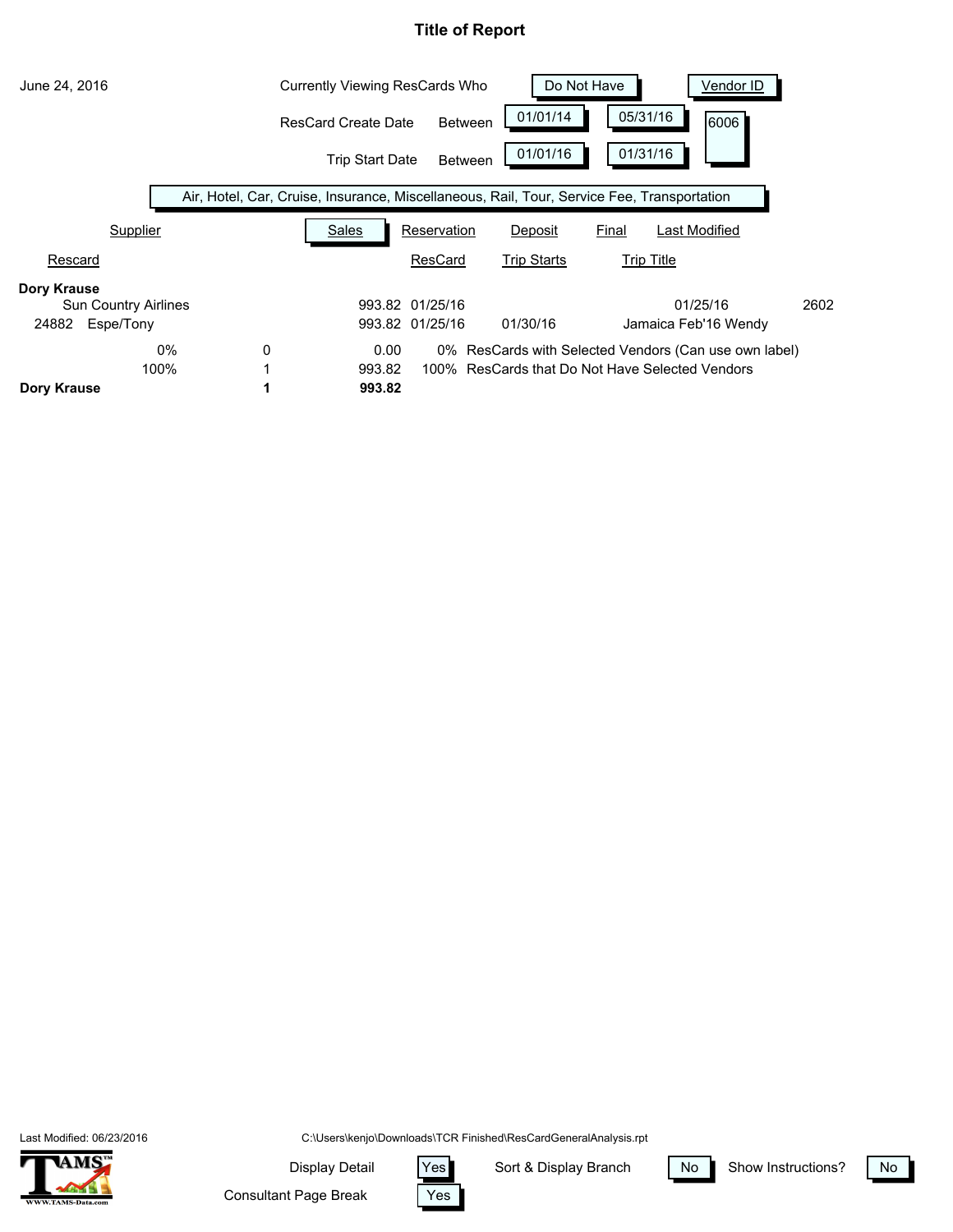| June 24, 2016                                | <b>Currently Viewing ResCards Who</b>                                                      |                   |                    | Do Not Have       | Vendor ID                        |                   |
|----------------------------------------------|--------------------------------------------------------------------------------------------|-------------------|--------------------|-------------------|----------------------------------|-------------------|
|                                              | <b>ResCard Create Date</b>                                                                 | <b>Between</b>    | 01/01/14           | 05/31/16          | l6006                            |                   |
|                                              | <b>Trip Start Date</b>                                                                     | <b>Between</b>    | 01/01/16           | 01/31/16          |                                  |                   |
|                                              | Air, Hotel, Car, Cruise, Insurance, Miscellaneous, Rail, Tour, Service Fee, Transportation |                   |                    |                   |                                  |                   |
| Supplier                                     | <b>Sales</b>                                                                               | Reservation       | Deposit            | <b>Final</b>      | <b>Last Modified</b>             |                   |
| Rescard                                      |                                                                                            | ResCard           | <b>Trip Starts</b> | <b>Trip Title</b> |                                  |                   |
| Jane Smith                                   |                                                                                            |                   |                    |                   |                                  |                   |
| Airport Van/Paris                            |                                                                                            | 43.91 02/17/16    |                    |                   | 02/17/16                         | <b>Invalid ID</b> |
| Travel Bound +                               |                                                                                            | 384.50 12/22/15   | 12/28/15           | 12/30/15          | 01/11/16                         | 77                |
| United Airlines ++                           |                                                                                            | 4,400.00 07/07/15 |                    |                   | 07/07/15                         | 2259              |
| United Airlines ++                           |                                                                                            | 3,000.00 07/07/15 |                    |                   | 07/07/15                         | 2259              |
| Delta Air Lines Group                        |                                                                                            | 2,500.00 07/07/15 |                    |                   | 07/07/15                         | 2254              |
| Delta Air Lines Group                        |                                                                                            | 2,400.00 07/07/15 |                    |                   | 07/07/15                         | 2254              |
| Holt Paris Welcome Service                   | 16,913.41 03/19/15                                                                         | 4,185.00 12/08/12 |                    |                   | 12/22/15<br>Paris transfers 2016 | <b>Invalid ID</b> |
| 23590 Whiteside Softball WSM Enterprise      |                                                                                            |                   | 01/13/16           |                   |                                  |                   |
| Air Reservation Management                   |                                                                                            | 60.00 07/22/15    |                    |                   | 07/22/15                         | 99901             |
| Delta Air Lines ++                           |                                                                                            | 987.20 07/22/15   |                    |                   | 07/22/15                         | 2254              |
| Royal Caribbean Cruise Lines +               |                                                                                            | 2,564.50 07/21/15 | 07/26/15           | 11/01/15          | 07/22/15                         | 36                |
| 24095 Holm/Tom                               |                                                                                            | 3,611.70 07/21/15 | 01/21/16           |                   | Carib cruise Jan 2016            |                   |
| Air Reservation Management                   |                                                                                            | 60.00 07/22/15    |                    |                   | 07/22/15                         | 99901             |
| Delta Air Lines ++                           |                                                                                            | 987.20 07/22/15   |                    |                   | 07/22/15                         | 2254              |
| Royal Caribbean Cruise Lines +               |                                                                                            | 1,717.50 07/21/15 | 07/26/15           | 11/01/15          | 07/22/15                         | 36                |
| 24097 Flem/Greg                              |                                                                                            | 2,764.70 07/21/15 | 01/21/16           |                   | Carib cruise Jan 2016            |                   |
| Air Reservation Management                   |                                                                                            | 60.00 07/22/15    |                    |                   | 07/22/15                         | 99901             |
| Delta Air Lines ++                           |                                                                                            | 987.20 07/22/15   |                    |                   | 07/22/15                         | 2254              |
| Royal Caribbean Cruise Lines +               |                                                                                            | 1,717.50 07/21/15 | 07/26/15           | 11/01/15          | 07/22/15                         | 36                |
| 24098 Wils/Charles                           |                                                                                            | 2,764.70 07/21/15 | 01/21/16           |                   | Carib cruise Jan 2016            |                   |
|                                              |                                                                                            |                   |                    |                   |                                  |                   |
| Travel Bound +                               |                                                                                            | 78.37 12/29/15    | 12/30/15           | 12/29/15          | 02/09/16                         | 77                |
| <b>Exclusively Hotels</b><br>24635 Chri/Chad |                                                                                            | 1,690.00 11/26/15 |                    |                   | 11/26/15                         |                   |
|                                              |                                                                                            | 1,768.37 11/26/15 | 01/26/16           |                   | Tulum hotel                      |                   |
| Travel Impressions ++                        |                                                                                            | 717.50 12/18/15   |                    |                   | 12/18/15                         | 5157              |
| 24718 Co-Op Travel Impressions               |                                                                                            | 717.50 12/18/15   | 01/01/16           |                   | Outlook Magazine ad              |                   |
| Air Reservation Management                   |                                                                                            | 40.00 01/07/16    |                    |                   | 01/07/16                         | 99901             |
| Delta Air Lines ++                           |                                                                                            | 432.70 01/07/16   |                    |                   | 01/07/16                         | 2254              |
| 24787 Select Sires                           |                                                                                            | 472.70 01/07/16   | 01/18/16           |                   | Craig's flights                  |                   |
| <b>IVRS</b>                                  |                                                                                            | 61.50 01/19/16    |                    |                   | 01/19/16                         | <b>Invalid ID</b> |
| Passport & Visa Processing                   |                                                                                            | 50.00 01/19/16    |                    |                   | 01/19/16                         | 99910             |
| 24845 Wray/Ruth                              |                                                                                            | 111.50 01/19/16   | 01/19/16           | India Evisa       |                                  |                   |
|                                              |                                                                                            |                   |                    |                   |                                  |                   |
| <b>Couples Resorts</b>                       |                                                                                            | 175.00 07/13/12   |                    |                   | 01/27/16                         | 7267              |
| 24899 Co-Op Couples Resorts                  |                                                                                            | 175.00 01/27/16   | 01/10/16           |                   | Des Moines Bridal Show           |                   |
| Travel Impressions ++                        |                                                                                            | 175.00 07/13/12   |                    |                   | 01/27/16                         | 5157              |
| 24900 Co-Op Travel Impressions               |                                                                                            | 175.00 01/27/16   | 01/10/16           |                   | Des Moines Bridal Show           |                   |
| Walt Disney Travel Company +                 |                                                                                            | 175.00 07/13/12   |                    |                   | 01/27/16                         | 78                |
| Co-Op Disney Destinations Travel<br>24901    |                                                                                            | 175.00 01/27/16   | 01/10/16           |                   | Des Moines Bridal Show           |                   |
|                                              |                                                                                            |                   |                    |                   |                                  |                   |
| Norwegian Cruise Line +                      |                                                                                            | 175.00 07/13/12   |                    |                   | 01/27/16                         | 586               |
| 24902 Co-Op Norwegian Cruise Line            |                                                                                            | 175.00 01/27/16   | 01/10/16           |                   | Des Moines Bridal Show           |                   |

Last Modified: 06/23/2016

C:\Users\kenjo\Downloads\TCR Finished\ResCardGeneralAnalysis.rpt

Display Detail Yes

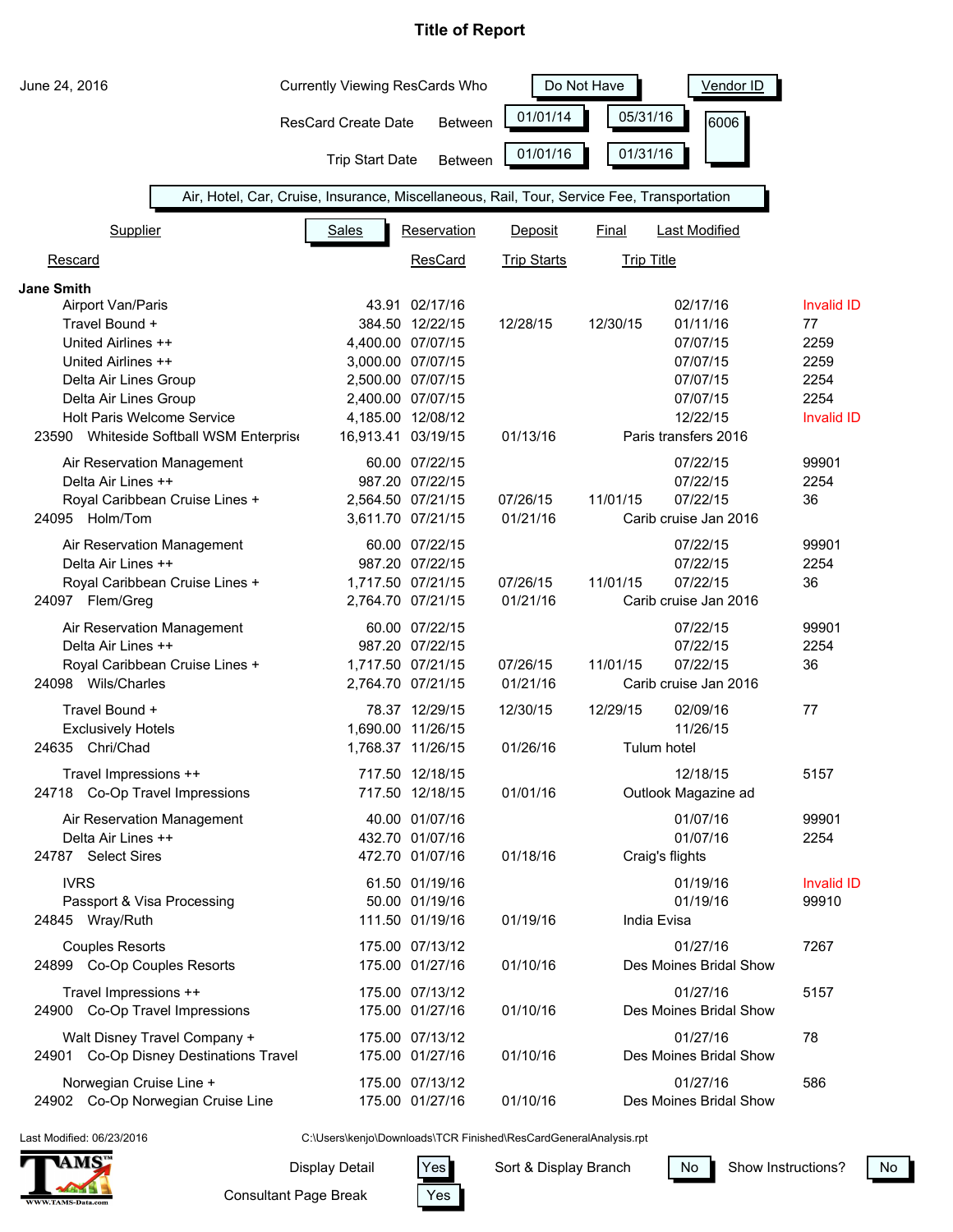| June 24, 2016                                  | <b>Currently Viewing ResCards Who</b>                                                      |                                    | Do Not Have<br>Vendor ID |                   |                      |
|------------------------------------------------|--------------------------------------------------------------------------------------------|------------------------------------|--------------------------|-------------------|----------------------|
|                                                | <b>ResCard Create Date</b>                                                                 | <b>Between</b>                     | 01/01/14                 | 05/31/16          | 6006                 |
|                                                | <b>Trip Start Date</b>                                                                     | Between                            | 01/01/16                 | 01/31/16          |                      |
|                                                | Air, Hotel, Car, Cruise, Insurance, Miscellaneous, Rail, Tour, Service Fee, Transportation |                                    |                          |                   |                      |
| Supplier                                       | <b>Sales</b>                                                                               | Reservation                        | Deposit                  | Final             | <b>Last Modified</b> |
| Rescard                                        |                                                                                            | <b>ResCard</b>                     | <b>Trip Starts</b>       | <b>Trip Title</b> |                      |
| <b>Cancun Property</b><br>24921 Vinc/Norm      |                                                                                            | 380.00 01/31/16<br>380.00 01/31/16 | 01/18/16                 | Cancun 2016       | 02/29/16             |
| <b>Cancun Property</b><br>24922 Youn/Bill      |                                                                                            | 380.00 01/31/16<br>380.00 01/31/16 | 01/18/16                 | Cancun 2016       | 02/01/16             |
| <b>Cancun Property</b><br>24923 Kran/Todd      |                                                                                            | 760.00 01/31/16<br>760.00 01/31/16 | 01/16/16                 | Cancun 2016       | 01/31/16             |
| <b>Cancun Property</b><br>24924 Loga/Duane     | 1,140.00 01/31/16<br>1,140.00 01/31/16                                                     |                                    | 01/16/16                 | Cancun 2016       | 02/29/16             |
| Cancun Property<br>24926 Much/Greg             | 1,520.00 01/31/16<br>1,520.00 01/31/16                                                     |                                    | 01/23/16                 | Cancun 2016       | 01/31/16             |
| Cancun Property<br>24927 Well/Jim              | 1,140.00 01/31/16<br>1,140.00 01/31/16                                                     |                                    | 01/16/16                 | Cancun 2016       | 01/31/16             |
| <b>Cancun Property</b><br>24929<br>Otre/Robert |                                                                                            | 760.00 01/31/16<br>760.00 01/31/16 | 01/16/16                 | Cancun 2016       | 01/31/16             |
| Cancun Property<br>24930 Sigu/Chris            | 2,620.00 01/31/16<br>2,620.00 01/31/16                                                     |                                    | 01/18/16                 | Cancun 2016       | 01/31/16             |
| Cancun Property<br>Pete/Richey<br>24931        | 1,140.00 01/31/16<br>1,140.00 01/31/16                                                     |                                    | 01/17/16                 | Cancun 2016       | 01/31/16             |
| Cancun Property<br>24932 Goeb/Daniel           | 1,140.00 01/31/16<br>1,140.00 01/31/16                                                     |                                    | 01/17/16                 | Cancun 2016       | 01/31/16             |
| Cancun Property<br>Davi/Donald<br>24933        |                                                                                            | 760.00 01/31/16<br>760.00 01/31/16 | 01/18/16                 | Cancun 2016       | 01/31/16             |
| Cancun Property<br>24934 Kran/Terry            |                                                                                            | 760.00 01/31/16<br>760.00 02/01/16 | 01/18/16                 | Cancun 2016       | 02/01/16             |
| Cancun Property<br>24939 Fels/Glen             |                                                                                            | 380.00 01/31/16<br>380.00 02/02/16 | 01/19/16                 | Cancun 2016       | 02/02/16             |
| Cancun Property<br>24940 Coll/Gregory          |                                                                                            | 380.00 01/31/16<br>380.00 02/02/16 | 01/19/16                 | Cancun 2016       | 02/02/16             |
| Cancun Property<br>24941 Whit/Rory             |                                                                                            | 380.00 01/31/16<br>380.00 02/02/16 | 01/19/16                 | Cancun 2016       | 02/02/16             |
| Cancun Property<br>24942 Youn/Bill             |                                                                                            | 760.00 01/31/16<br>760.00 02/02/16 | 01/17/16                 | Cancun 2016       | 02/02/16             |
| Cancun Property<br>24943 Carn/Garret           |                                                                                            | 760.00 01/31/16<br>760.00 02/02/16 | 01/17/16                 | Cancun 2016       | 02/02/16             |
| Cancun Property<br>24997 Marc/Mike             | 1,520.00 01/31/16<br>1,520.00 02/09/16                                                     |                                    | 01/20/16                 | Cancun 2016       | 02/09/16             |
| AMAwaterways ++                                |                                                                                            | 273.00 03/12/15                    |                          |                   | 03/17/16<br>4020     |

Last Modified: 06/23/2016



C:\Users\kenjo\Downloads\TCR Finished\ResCardGeneralAnalysis.rpt

Yes

Display Detail Yes

Consultant Page Break

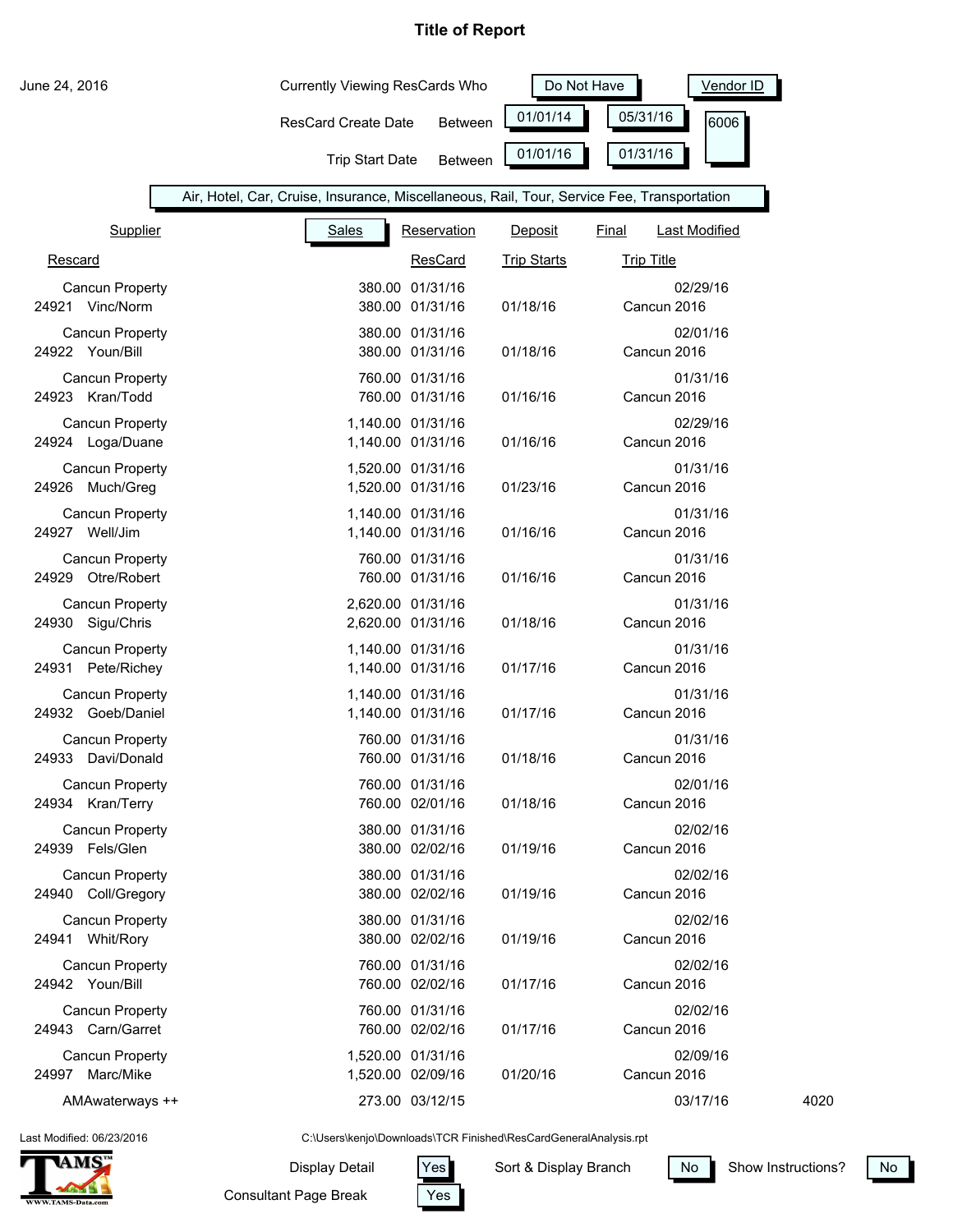

Last Modified: 06/23/2016



C:\Users\kenjo\Downloads\TCR Finished\ResCardGeneralAnalysis.rpt

Display Detail Yes

Sort & Display Branch | No



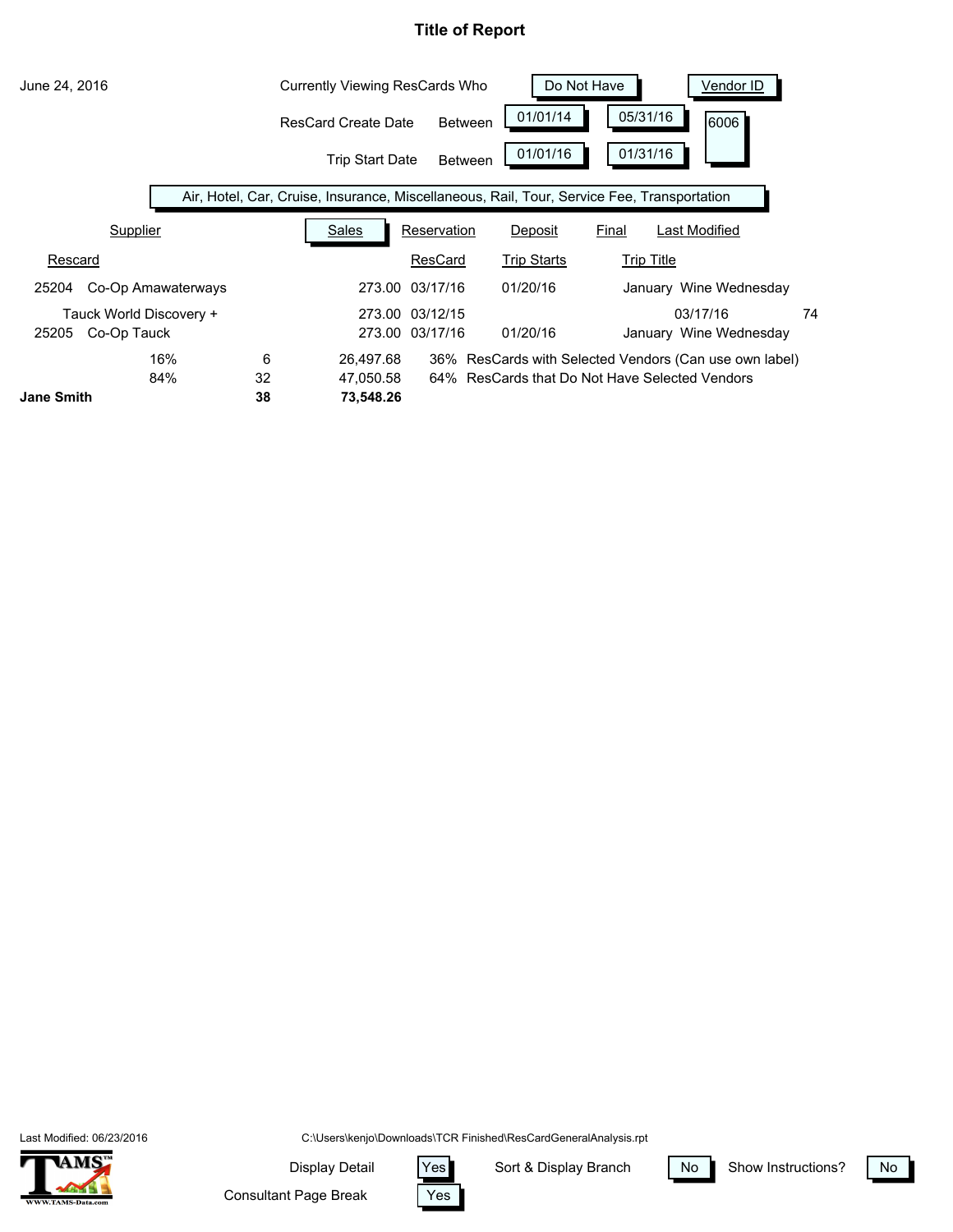| June 24, 2016                                                                                        | <b>Currently Viewing ResCards Who</b>                                                      |                                                          |                      | Do Not Have | Vendor ID                                                                                            |             |
|------------------------------------------------------------------------------------------------------|--------------------------------------------------------------------------------------------|----------------------------------------------------------|----------------------|-------------|------------------------------------------------------------------------------------------------------|-------------|
|                                                                                                      | <b>ResCard Create Date</b>                                                                 | <b>Between</b>                                           | 01/01/14             | 05/31/16    | 6006                                                                                                 |             |
|                                                                                                      | <b>Trip Start Date</b>                                                                     | <b>Between</b>                                           | 01/01/16             | 01/31/16    |                                                                                                      |             |
|                                                                                                      | Air, Hotel, Car, Cruise, Insurance, Miscellaneous, Rail, Tour, Service Fee, Transportation |                                                          |                      |             |                                                                                                      |             |
| Supplier                                                                                             | <b>Sales</b>                                                                               | Reservation                                              | Deposit              | Final       | <b>Last Modified</b>                                                                                 |             |
| Rescard                                                                                              |                                                                                            | ResCard                                                  | <b>Trip Starts</b>   |             | <b>Trip Title</b>                                                                                    |             |
| <b>Jennifer Anderson</b><br>Tour Planning & Management<br>Pleasant Holidays +<br>Spet/Frank<br>24532 |                                                                                            | 40.00 11/12/15<br>5,890.52 11/12/15<br>5,930.52 11/09/15 | 11/12/15<br>01/17/16 | 12/03/15    | 11/12/15<br>12/01/15<br>Sandals Negril 2016                                                          | 99905<br>69 |
| Tour Planning & Management<br>Pleasant Holidays +<br>Rose/Phill<br>24533                             |                                                                                            | 40.00 11/20/15<br>4,513.52 11/12/15<br>4,553.52 11/09/15 | 11/12/15<br>01/17/16 | 12/03/15    | 11/20/15<br>11/20/15<br>Sandals Negril 2016                                                          | 99905<br>69 |
| 50%<br>2<br>2<br>50%<br><b>Jennifer Anderson</b><br>4                                                | 12,382.04<br>10,484.04<br>22,866.08                                                        | 46%                                                      |                      |             | 54% ResCards with Selected Vendors (Can use own label)<br>ResCards that Do Not Have Selected Vendors |             |

Last Modified: 06/23/2016



C:\Users\kenjo\Downloads\TCR Finished\ResCardGeneralAnalysis.rpt

Yes

Display Detail Yes

Consultant Page Break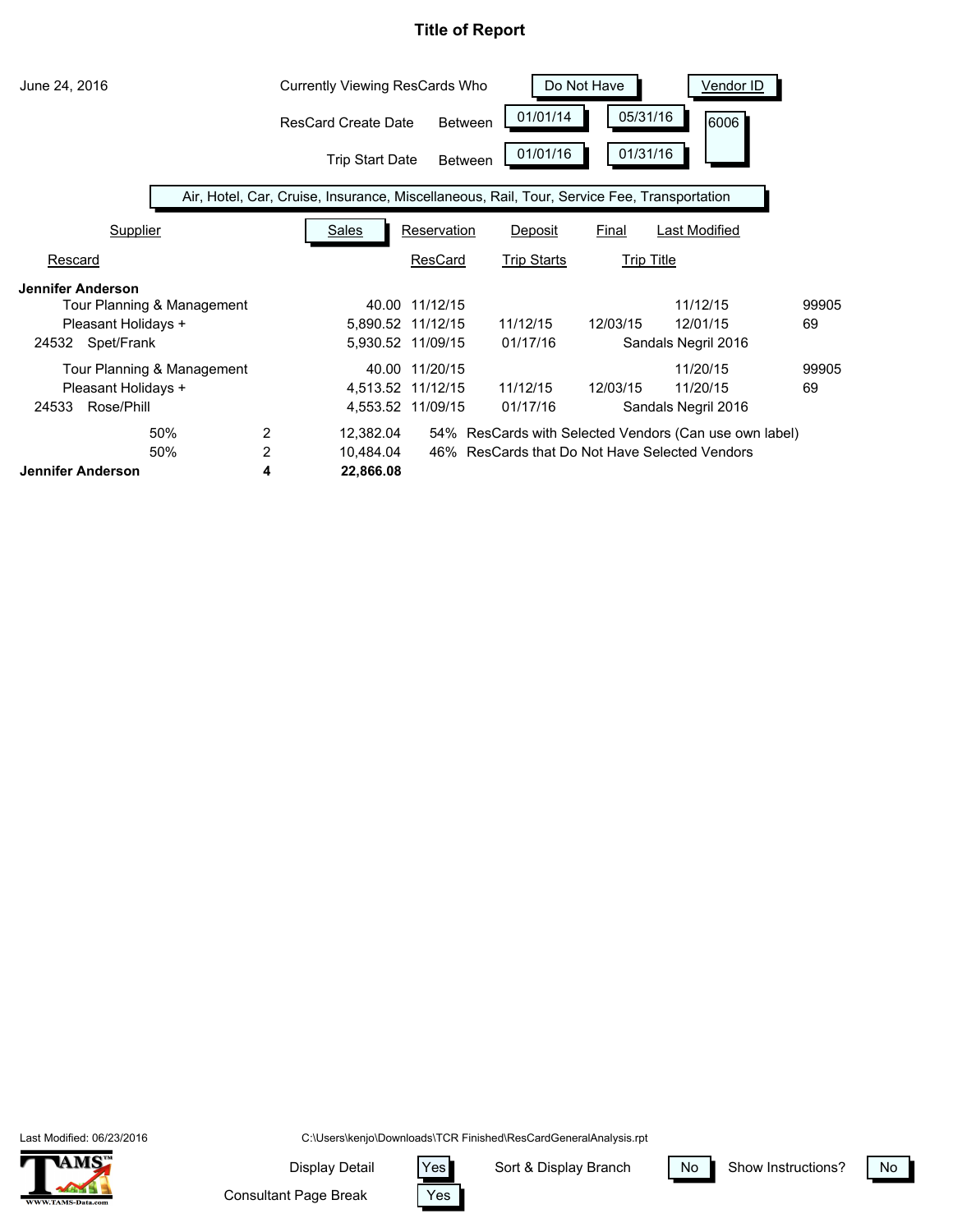| June 24, 2016                                            | <b>Currently Viewing ResCards Who</b>                                                      |                                        | Do Not Have          | <b>Vendor ID</b>                 |                           |
|----------------------------------------------------------|--------------------------------------------------------------------------------------------|----------------------------------------|----------------------|----------------------------------|---------------------------|
|                                                          | <b>ResCard Create Date</b>                                                                 | <b>Between</b>                         | 01/01/14             | 05/31/16                         | 6006                      |
|                                                          | <b>Trip Start Date</b>                                                                     | Between                                | 01/01/16             | 01/31/16                         |                           |
|                                                          | Air, Hotel, Car, Cruise, Insurance, Miscellaneous, Rail, Tour, Service Fee, Transportation |                                        |                      |                                  |                           |
| Supplier                                                 | <b>Sales</b>                                                                               | Reservation                            | Deposit              | <b>Last Modified</b><br>Final    |                           |
| Rescard                                                  |                                                                                            | ResCard                                | <b>Trip Starts</b>   | <b>Trip Title</b>                |                           |
| Linda Brown                                              |                                                                                            |                                        |                      |                                  |                           |
| Tour Planning & Management                               |                                                                                            | 40.00 04/10/15                         |                      | 04/10/15                         | 99905                     |
| Journese +<br>23545 Hard/Melissa                         | 14,531.00 04/10/15                                                                         |                                        |                      | 11/16/15                         | 5303                      |
|                                                          | 14,571.00 03/10/15                                                                         |                                        | 01/30/16             | jumby Bay Jan 30 2016            |                           |
| Tour Planning & Management                               |                                                                                            | 40.00 04/23/15                         |                      | 04/23/15                         | 99905                     |
| Travel Impressions ++<br>23758 Miss/Eric                 |                                                                                            | 4,240.40 04/23/15<br>4,280.40 04/23/15 | 04/23/15<br>01/02/16 | 11/18/15<br>04/23/15             | 5157                      |
|                                                          |                                                                                            |                                        |                      | Honeymoon Dec 2015               |                           |
| Southern Crossings - Australia                           |                                                                                            | 187.00 11/23/15                        |                      | 11/23/15                         | 5387                      |
| United Airlines ++                                       | 11,787.96 07/21/15                                                                         |                                        |                      | 07/21/15<br>11/23/15             | 2259                      |
| Southern Crossings - Australia<br>Wain/Anne<br>24091     | 21,669.96 07/21/15                                                                         | 9,695.00 07/21/15                      | 01/01/16             | Australia Jan 2016               | 5387                      |
|                                                          |                                                                                            |                                        |                      |                                  |                           |
| Amstar PVR                                               |                                                                                            | 106.00 01/17/16                        |                      | 01/17/16                         | <b>Missing</b>            |
| Amstar PVR<br>24150 Knox/Sara                            |                                                                                            | 87.00 08/04/15<br>193.00 08/04/15      | 01/27/16             | 01/17/16<br><b>PVR 2016 JAN</b>  | <b>Missing</b>            |
|                                                          |                                                                                            |                                        |                      |                                  |                           |
| Air Reservation Management                               |                                                                                            | 20.00 08/26/15                         |                      | 08/26/15                         | 99901                     |
| <b>American Airlines</b>                                 |                                                                                            | 453.90 08/26/15                        |                      | 08/26/15                         | 2141                      |
| United Airlines ++<br>Vax Tour - Dynamic ***** DO NOT US |                                                                                            | 400.42 08/26/15<br>3,629.92 08/25/15   | 08/28/15             | 08/26/15<br>11/18/15<br>08/25/15 | 2259<br><b>Invalid ID</b> |
| 24253 Port/Whitney                                       |                                                                                            | 4,504.24 08/25/15                      | 01/02/16             | cun Jan 2016                     |                           |
|                                                          |                                                                                            |                                        |                      |                                  |                           |
| Tour Planning & Management<br>Travel Impressions ++      | 10,454.53 10/19/15                                                                         | 40.00 10/19/15                         | 10/22/15             | 10/19/15<br>12/02/15<br>11/16/15 | 99905<br>5157             |
| 24428 Devo/James                                         | 10,494.53 10/16/15                                                                         |                                        | 01/16/16             | Antigua Jan 2016                 |                           |
|                                                          |                                                                                            |                                        |                      |                                  |                           |
| Tour Planning & Management                               |                                                                                            | 40.00 10/23/15                         |                      | 10/23/15                         | 99905                     |
| Pleasant Holidays +<br>24467 Perk/Dan                    |                                                                                            | 3,217.00 10/23/15<br>3,257.00 10/20/15 | 10/22/15<br>01/21/16 | 10/23/15<br>STT JAn 2016         | 69                        |
|                                                          |                                                                                            |                                        |                      |                                  |                           |
| Tour Planning & Management                               |                                                                                            | 40.00 12/08/15                         |                      | 12/08/15                         | 99905                     |
| <b>Apple Vacations</b><br>24615 Shet/Janet               |                                                                                            | 2,840.48 12/08/15                      | 11/27/15             | 12/14/15<br>12/08/15             | 45                        |
|                                                          |                                                                                            | 2,880.48 11/23/15                      | 01/28/16             | PVR wedding Jan 2016             |                           |
| Tour Planning & Management                               |                                                                                            | 40.00 11/23/15                         |                      | 11/23/15                         | 99905                     |
| <b>Apple Vacations</b>                                   |                                                                                            | 3,682.48 11/23/15                      | 11/20/15             | 12/14/15<br>12/03/15             | 45                        |
| 24621 Augs/Dessa                                         |                                                                                            | 3,722.48 11/23/15                      | 01/28/16             | PVR wedding Jan 2016             |                           |
| Tour Planning & Management                               |                                                                                            | 40.00 12/08/15                         |                      | 12/08/15                         | 99905                     |
| <b>Apple Vacations</b>                                   |                                                                                            | 4,452.48 12/01/15                      | 11/27/15             | 12/14/15<br>12/08/15             | 45                        |
| 24622 Pars/Craig                                         |                                                                                            | 4,492.48 11/23/15                      | 01/28/16             | PVR wedding Jan 2016             |                           |
| Tour Planning & Management                               |                                                                                            | 20.00 12/01/15                         |                      | 12/01/15                         | 99905                     |
| <b>Apple Vacations</b>                                   |                                                                                            | 1,428.24 12/01/15                      | 11/27/15             | 12/14/15<br>12/01/15             | 45                        |
| 24637 Pate/Shivani                                       |                                                                                            | 1,448.24 12/01/15                      | 01/28/16             | PVR wedding 1/28/16              |                           |
| Tour Planning & Management                               |                                                                                            | 20.00 12/01/15                         |                      | 12/01/15                         | 99905                     |
| <b>Apple Vacations</b>                                   |                                                                                            | 1,428.24 12/01/15                      | 11/27/15             | 12/14/15<br>12/01/15             | 45                        |
| 24638 Henr/Rachel                                        |                                                                                            | 1,448.24 12/01/15                      | 01/28/16             | PVR wedding jan 2016             |                           |

Last Modified: 06/23/2016



C:\Users\kenjo\Downloads\TCR Finished\ResCardGeneralAnalysis.rpt

Display Detail Yes

Yes

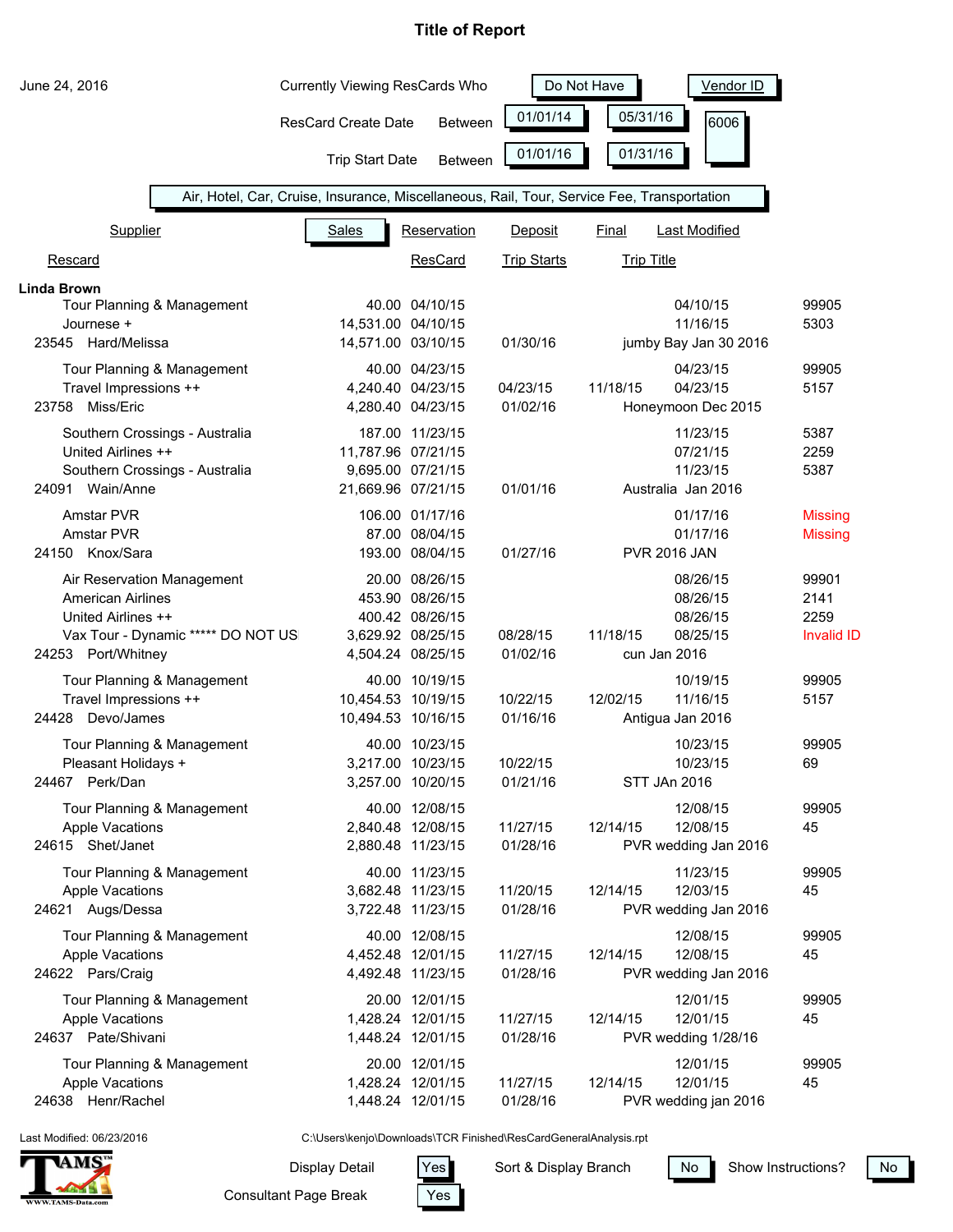| June 24, 2016                                               |                            |               | <b>Currently Viewing ResCards Who</b> |                                                |                                                                                            | Do Not Have  | <b>Vendor ID</b>                                                                                 |               |
|-------------------------------------------------------------|----------------------------|---------------|---------------------------------------|------------------------------------------------|--------------------------------------------------------------------------------------------|--------------|--------------------------------------------------------------------------------------------------|---------------|
|                                                             |                            |               | <b>ResCard Create Date</b>            | <b>Between</b>                                 | 01/01/14                                                                                   |              | 05/31/16<br>6006                                                                                 |               |
|                                                             |                            |               | <b>Trip Start Date</b>                | <b>Between</b>                                 | 01/01/16                                                                                   |              | 01/31/16                                                                                         |               |
|                                                             |                            |               |                                       |                                                | Air, Hotel, Car, Cruise, Insurance, Miscellaneous, Rail, Tour, Service Fee, Transportation |              |                                                                                                  |               |
| Supplier                                                    |                            |               | <b>Sales</b>                          | Reservation                                    | Deposit                                                                                    | <b>Final</b> | Last Modified                                                                                    |               |
| Rescard                                                     |                            |               |                                       | ResCard                                        | <b>Trip Starts</b>                                                                         |              | <b>Trip Title</b>                                                                                |               |
| Travel Impressions ++<br>Brow/Bill<br>24723                 | Tour Planning & Management |               | 50.00                                 | 01/18/16<br>890.40 01/18/16<br>940.40 12/19/15 | 12/24/15<br>01/11/16                                                                       | 12/24/15     | 01/18/16<br>01/18/16<br>LAS jan 11-15                                                            | 99905<br>5157 |
| <b>Apple Vacations</b><br>Joe/Yolanda<br>24738              | Tour Planning & Management |               | 20.00<br>1,472.68                     | 12/23/15<br>12/01/15<br>1,492.68 12/23/15      | 11/27/15<br>01/28/16                                                                       | 12/14/15     | 12/23/15<br>12/23/15<br>PVR wedding Jan 2016                                                     | 99905<br>45   |
| Enterprise Rent-A-Car<br><b>Great Lakes States</b><br>24917 |                            |               | 1,990.01<br>1,990.01                  | 01/29/16<br>01/29/16                           | 01/15/16                                                                                   |              | 01/29/16<br>rental car longterm                                                                  | 3002          |
| Linda Brown                                                 | 29%<br>71%                 | 6<br>15<br>21 | 18,641.44<br>77,385.14<br>96,026.58   | 19%<br>81%                                     |                                                                                            |              | ResCards with Selected Vendors (Can use own label)<br>ResCards that Do Not Have Selected Vendors |               |

Last Modified: 06/23/2016



C:\Users\kenjo\Downloads\TCR Finished\ResCardGeneralAnalysis.rpt

Yes

Display Detail Yes

Consultant Page Break

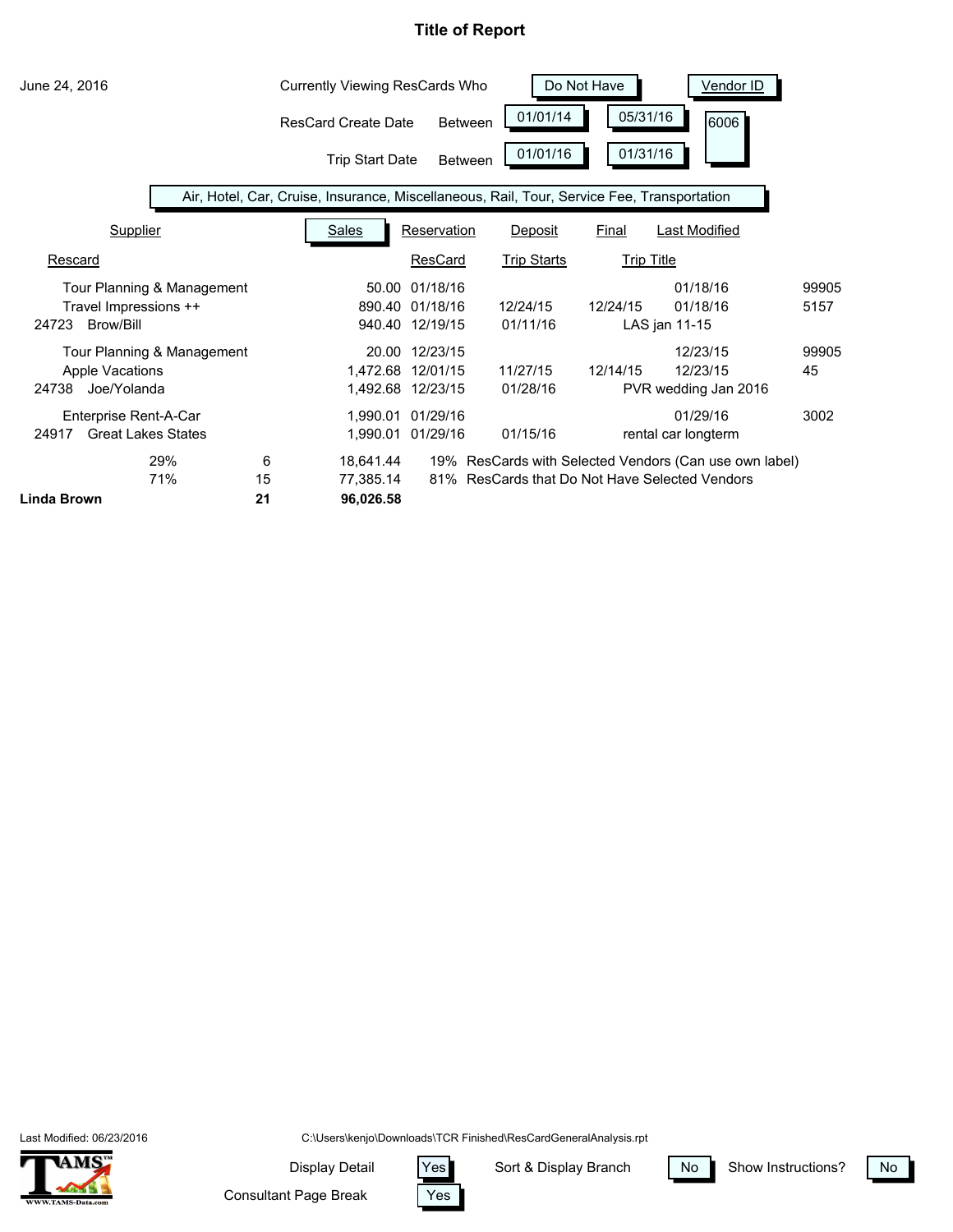| June 24, 2016                               |                            | <b>Currently Viewing ResCards Who</b>                                                      |                                        |                    | Vendor ID         |                                          |                |
|---------------------------------------------|----------------------------|--------------------------------------------------------------------------------------------|----------------------------------------|--------------------|-------------------|------------------------------------------|----------------|
|                                             |                            | <b>ResCard Create Date</b>                                                                 | <b>Between</b>                         | 01/01/14           | 05/31/16          | 6006                                     |                |
|                                             |                            | <b>Trip Start Date</b>                                                                     | <b>Between</b>                         | 01/01/16           | 01/31/16          |                                          |                |
|                                             |                            | Air, Hotel, Car, Cruise, Insurance, Miscellaneous, Rail, Tour, Service Fee, Transportation |                                        |                    |                   |                                          |                |
| Supplier                                    |                            | <b>Sales</b>                                                                               | Reservation                            | Deposit            | Final             | <b>Last Modified</b>                     |                |
| Rescard                                     |                            |                                                                                            | <b>ResCard</b>                         | <b>Trip Starts</b> | <b>Trip Title</b> |                                          |                |
| <b>Mary Marx</b>                            |                            |                                                                                            |                                        |                    |                   |                                          |                |
| Travel Impressions ++                       |                            |                                                                                            | 780.86 05/13/15                        | 03/08/15           | 11/23/15          | 10/26/15                                 | 5157           |
|                                             | Tour Planning & Management |                                                                                            | 40.00 04/01/15                         |                    |                   | 04/01/15                                 | 99905          |
| Travel Impressions ++                       |                            |                                                                                            | 1,414.00 03/11/15                      |                    | 09/24/15          | 05/13/15                                 | 5157           |
| 23664 Whit/Dylan                            |                            |                                                                                            | 2,234.86 04/01/15                      | 01/07/16           |                   | Allison & Stu's DW SLS Jan16             |                |
| Travel Impressions ++                       |                            |                                                                                            | 1,996.51 08/14/15                      | 08/20/15           | 11/29/15          | 10/26/15                                 | 5157           |
| Weddings by RIU                             |                            |                                                                                            | 950.00 04/02/15                        |                    |                   | 04/02/15                                 | <b>Missing</b> |
| Travel Impressions ++                       | Tour Planning & Management |                                                                                            | 40.00 04/01/15<br>3,195.00 04/01/15    |                    | 10/28/15          | 04/01/15<br>10/28/15                     | 99905<br>5157  |
| 23666 Fier/Eric                             |                            |                                                                                            | 6,181.51 04/01/15                      | 01/13/16           |                   | Destination Wedding RIU Trop B           |                |
| Travel Impressions ++                       |                            |                                                                                            | 1,129.44 05/04/15                      | 05/07/15           | 11/23/15          | 12/07/15                                 | 5157           |
|                                             | Tour Planning & Management |                                                                                            | 40.00 04/01/15                         |                    |                   | 04/01/15                                 | 99905          |
| Travel Impressions ++                       |                            |                                                                                            | 3,206.00 03/11/15                      |                    | 09/24/15          | 05/04/15                                 | 5157           |
| 23796 Hein/Eric                             |                            |                                                                                            | 4,375.44 05/04/15                      | 01/07/16           |                   | Allison & Stu's DW SLS Jan16             |                |
|                                             | Tour Planning & Management |                                                                                            | 20.00 04/01/15                         |                    |                   | 05/13/15                                 | 99905          |
| Travel Impressions ++                       |                            |                                                                                            | 707.00 03/11/15                        |                    | 09/24/15          | 05/13/15                                 | 5157           |
| 23839 Parr/Chelsea                          |                            |                                                                                            | 727.00 05/13/15                        | 01/07/16           |                   | Allison & Stu's DW SLS Jan16             |                |
|                                             | Tour Planning & Management |                                                                                            | 40.00 04/01/15                         |                    |                   | 08/13/15                                 | 99905          |
| Travel Impressions ++                       |                            |                                                                                            | 1,414.00 03/11/15                      |                    | 09/24/15          | 08/13/15                                 | 5157           |
| 24193 Reit/Brock                            |                            |                                                                                            | 1,454.00 08/13/15                      | 01/07/16           |                   | Allison & Stu's DW SLS Jan16             |                |
| Travel Impressions ++                       |                            |                                                                                            | 903.39 09/16/15                        | 09/18/15           | 11/23/15          | 11/23/15                                 | 5157           |
|                                             | Tour Planning & Management |                                                                                            | 40.00 04/01/15                         |                    |                   | 09/16/15                                 | 99905          |
| Travel Impressions ++                       |                            |                                                                                            | 1,630.00 03/11/15                      |                    | 09/24/15          | 09/16/15                                 | 5157           |
| 24312 Heis/Dustin                           |                            |                                                                                            | 2,573.39 09/16/15                      | 01/07/16           |                   | Allison & Stu's DW SLS Jan16             |                |
| Travel Impressions ++                       |                            |                                                                                            | 861.51 09/18/15                        | 09/20/15           | 11/23/15          | 09/18/15                                 | 5157           |
|                                             | Tour Planning & Management |                                                                                            | 40.00 04/01/15                         |                    |                   | 09/18/15                                 | 99905          |
| Travel Impressions ++<br>Heme/Drew<br>24321 |                            |                                                                                            | 1,414.00 03/11/15<br>2,315.51 09/18/15 | 01/07/16           | 09/24/15          | 09/18/15<br>Allison & Stu's DW SLS Jan16 | 5157           |
|                                             |                            |                                                                                            |                                        |                    |                   |                                          |                |
|                                             | Tour Planning & Management |                                                                                            | 40.00 04/01/15                         |                    |                   | 09/24/15                                 | 99905          |
| Travel Impressions ++<br>24347 Sand/Nichole |                            |                                                                                            | 1,414.00 03/11/15<br>1,454.00 09/24/15 | 01/07/16           | 09/24/15          | 09/24/15<br>Allison & Stu's DW SLS Jan16 | 5157           |
|                                             |                            |                                                                                            |                                        |                    |                   |                                          |                |
| Travel Impressions ++                       | Tour Planning & Management |                                                                                            | 40.00 04/01/15<br>1,630.00 03/11/15    |                    | 09/24/15          | 09/24/15<br>09/24/15                     | 99905<br>5157  |
| 24351 Ahme/Suhayb                           |                            |                                                                                            | 1,670.00 09/24/15                      | 01/07/16           |                   | Allison & Stu's DW SLS Jan16             |                |
|                                             |                            |                                                                                            | 40.00 09/30/15                         |                    |                   |                                          | 99905          |
| Travel Impressions ++                       | Tour Planning & Management |                                                                                            | 2,200.40 09/30/15                      | 09/30/15           | 11/19/15          | 09/30/15<br>10/12/15                     | 5157           |
| Jone/Forrest<br>24379                       |                            |                                                                                            | 2,240.40 09/30/15                      | 01/10/16           |                   | Honeymoon Universal Jan 16               |                |
|                                             | Tour Planning & Management |                                                                                            | 40.00 08/17/15                         |                    |                   | 08/17/15                                 | 99905          |
| Travel Impressions ++                       |                            |                                                                                            | 2,580.00 08/17/15                      |                    | 10/28/15          | 11/03/15                                 | 5157           |
| 24517 Gard/Leonardo                         |                            |                                                                                            | 2,620.00 11/03/15                      | 01/13/16           |                   | Heather & Eric's DW RIU Trop             |                |
|                                             | Tour Planning & Management |                                                                                            | 20.00 11/09/15                         |                    |                   | 11/09/15                                 | 99905          |
| Last Modified: 06/23/2016                   |                            | C:\Users\kenjo\Downloads\TCR Finished\ResCardGeneralAnalysis.rpt                           |                                        |                    |                   |                                          |                |



Consultant Page Break Display Detail | Yes

Yes

Sort & Display Branch  $\sqrt{N_0}$ 

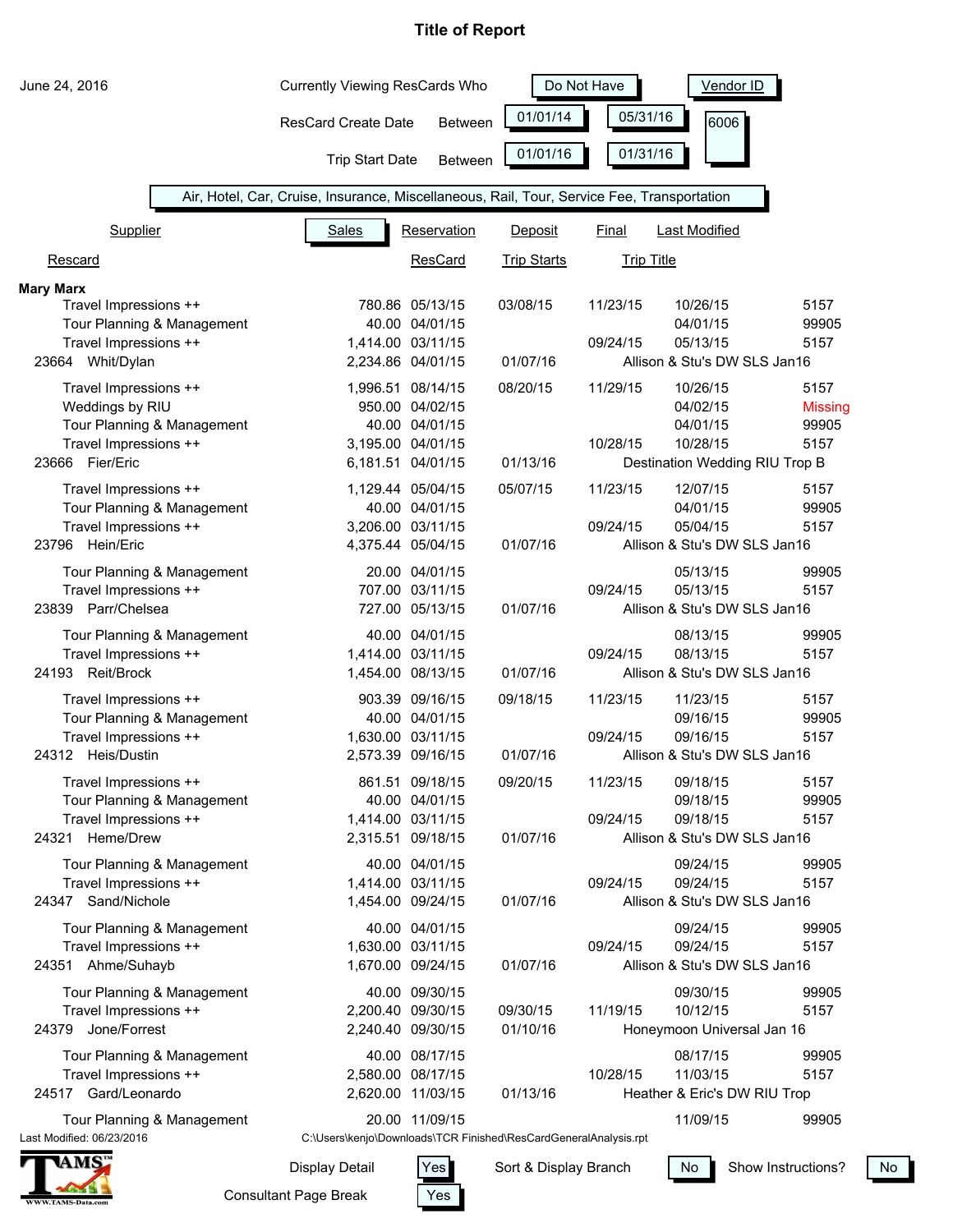| June 24, 2016                                                                                              |                                                                                            | <b>Currently Viewing ResCards Who</b>                                            |                                                | Do Not Have          | Vendor ID                                                          |                       |
|------------------------------------------------------------------------------------------------------------|--------------------------------------------------------------------------------------------|----------------------------------------------------------------------------------|------------------------------------------------|----------------------|--------------------------------------------------------------------|-----------------------|
|                                                                                                            | <b>ResCard Create Date</b>                                                                 | <b>Between</b>                                                                   | 01/01/14                                       | 05/31/16             | 6006                                                               |                       |
|                                                                                                            | <b>Trip Start Date</b>                                                                     | <b>Between</b>                                                                   | 01/01/16                                       | 01/31/16             |                                                                    |                       |
|                                                                                                            | Air, Hotel, Car, Cruise, Insurance, Miscellaneous, Rail, Tour, Service Fee, Transportation |                                                                                  |                                                |                      |                                                                    |                       |
| Supplier                                                                                                   | <b>Sales</b>                                                                               | Reservation                                                                      | Deposit                                        | Final                | <b>Last Modified</b>                                               |                       |
| Rescard                                                                                                    |                                                                                            | ResCard                                                                          | <b>Trip Starts</b>                             | <b>Trip Title</b>    |                                                                    |                       |
| Travel Impressions ++<br>24530 Gass/Tiffany                                                                |                                                                                            | 2,020.70 11/09/15<br>2,040.70 11/09/15                                           | 11/09/15<br>01/22/16                           | 12/01/15             | 11/09/15<br>Winter Trip Hidden Beach Jan16                         | 5157                  |
| Tour Planning & Management<br>Travel Impressions ++<br>24642 Tess/Ashley                                   |                                                                                            | 40.00 12/01/15<br>4,035.94 12/01/15<br>4,075.94 12/01/15                         | 12/01/15<br>01/25/16                           | 12/11/15             | 12/01/15<br>12/01/15<br>Winter Getaway Secrets CZM 16              | 99905<br>5157         |
| Tour Planning & Management<br>Travel Impressions ++<br>24643 Mill/Ashley                                   |                                                                                            | 40.00 12/01/15<br>4,035.94 12/01/15<br>4,075.94 12/01/15                         | 12/01/15<br>01/25/16                           | 12/11/15             | 12/01/15<br>12/01/15<br>Winter Getaway Secrets CZM 16              | 99905<br>5157         |
| Tour Planning & Management<br>Travel Impressions ++<br>24644 Crim/Ellen                                    |                                                                                            | 40.00 12/01/15<br>2,825.17 12/01/15<br>2,865.17 12/01/15                         | 12/06/15<br>01/27/16                           | 12/13/15             | 12/01/15<br>12/01/15<br>Winter Getaway Secrets CZM 16              | 99905<br>5157         |
| Tour Planning & Management<br>Travel Impressions ++<br>Travel Impressions ++<br>24671 Vini/Sheri           |                                                                                            | 120.00 12/07/15<br>2,948.59 12/07/15<br>6,386.88 12/07/15<br>9,455.47 12/07/15   | 12/07/15<br>12/07/15<br>01/22/16               | 12/08/15<br>12/09/15 | 12/07/15<br>12/07/15<br>12/07/15<br>Family Winter Get Away Valenti | 99905<br>5157<br>5157 |
| Walt Disney Travel Company +<br>Walt Disney Travel Company +<br>Delta Air Lines ++<br>Rose/Reagan<br>24701 |                                                                                            | 1,323.02 12/14/15<br>3,090.52 12/14/15<br>1,052.10 12/14/15<br>5,465.64 12/14/15 | 01/22/16                                       |                      | 01/03/16<br>01/03/16<br>12/15/15<br>WDW Jan 2016 Wilderness        | 78<br>78<br>2254      |
| Travel Impressions ++<br>Gall/Karen<br>24745                                                               |                                                                                            | 7,459.34 12/28/15<br>7,459.34 12/28/15                                           | 12/28/15<br>01/02/16                           | 12/28/15             | 12/28/15<br>Winter Zoetry Villa Rolandi 16                         | 5157                  |
| 68%<br>32%<br><b>Mary Marx</b>                                                                             | 39<br>171,240.41<br>18<br>63,284.31<br>57<br>234,524.72                                    |                                                                                  | 27% ResCards that Do Not Have Selected Vendors |                      | 73% ResCards with Selected Vendors (Can use own label)             |                       |

Last Modified: 06/23/2016



C:\Users\kenjo\Downloads\TCR Finished\ResCardGeneralAnalysis.rpt

Yes

Display Detail Yes

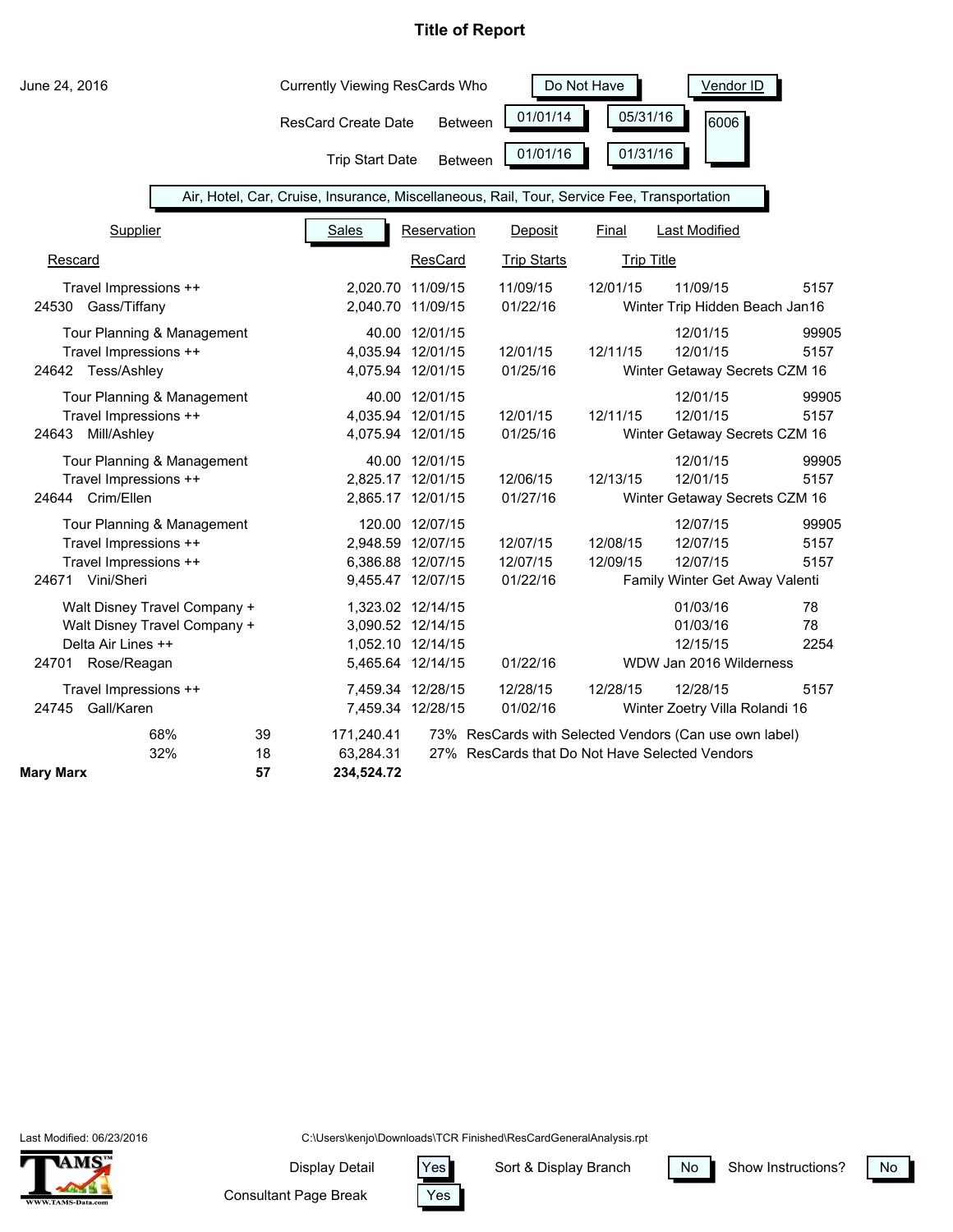

Last Modified: 06/23/2016



C:\Users\kenjo\Downloads\TCR Finished\ResCardGeneralAnalysis.rpt

Yes

Display Detail | Yes

Consultant Page Break

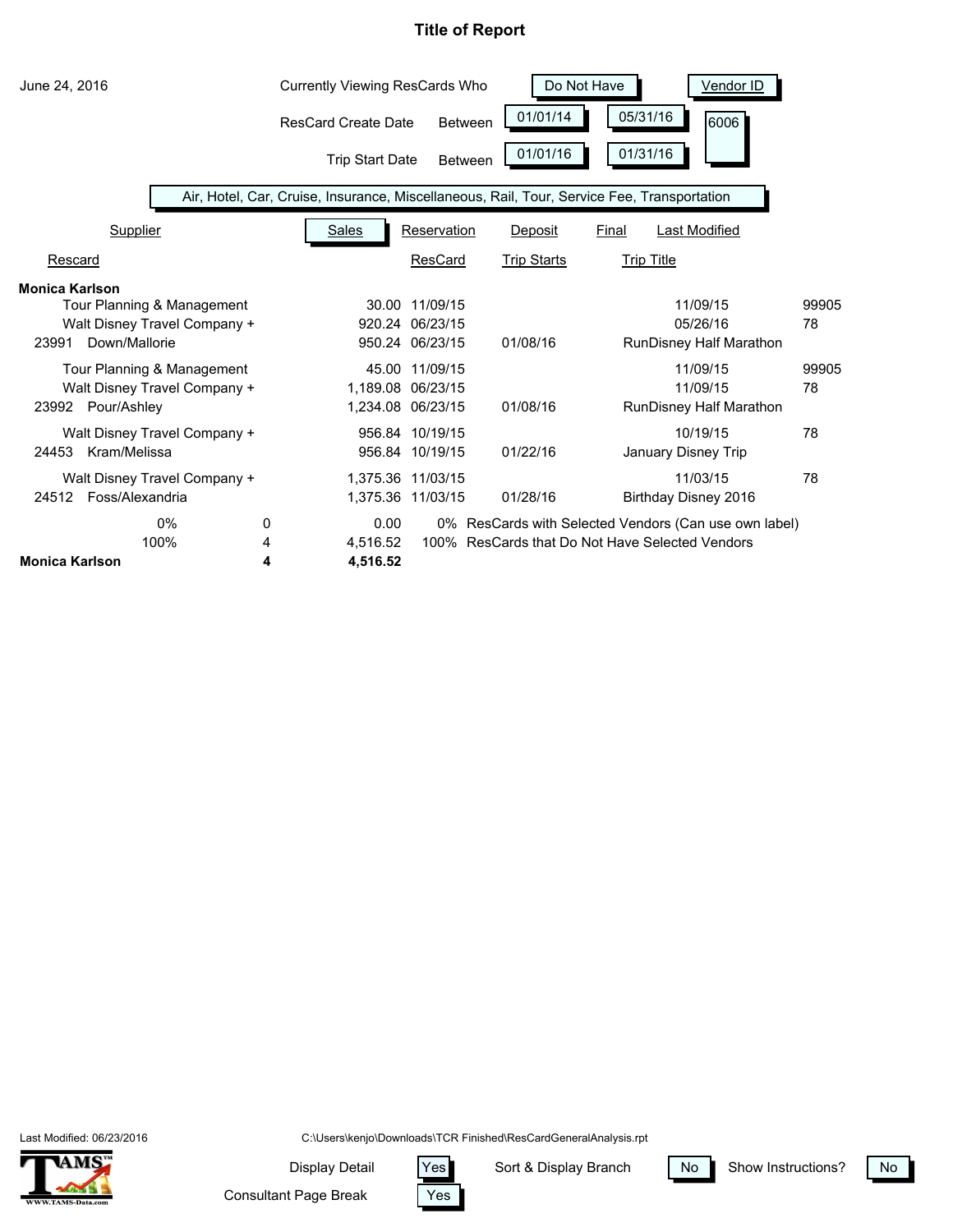| June 24, 2016                                                                                                                                                     | <b>Currently Viewing ResCards Who</b>                                                      |                                                                                                                  |                                                | Do Not Have                      | Vendor ID                                                                 |                              |
|-------------------------------------------------------------------------------------------------------------------------------------------------------------------|--------------------------------------------------------------------------------------------|------------------------------------------------------------------------------------------------------------------|------------------------------------------------|----------------------------------|---------------------------------------------------------------------------|------------------------------|
|                                                                                                                                                                   | <b>ResCard Create Date</b>                                                                 | Between                                                                                                          | 01/01/14                                       | 05/31/16                         | 6006                                                                      |                              |
|                                                                                                                                                                   | <b>Trip Start Date</b>                                                                     | Between                                                                                                          | 01/01/16                                       | 01/31/16                         |                                                                           |                              |
|                                                                                                                                                                   | Air, Hotel, Car, Cruise, Insurance, Miscellaneous, Rail, Tour, Service Fee, Transportation |                                                                                                                  |                                                |                                  |                                                                           |                              |
| Supplier                                                                                                                                                          | <b>Sales</b>                                                                               | Reservation                                                                                                      | Deposit                                        | Final                            | Last Modified                                                             |                              |
| Rescard                                                                                                                                                           |                                                                                            | ResCard                                                                                                          | <b>Trip Starts</b>                             | <b>Trip Title</b>                |                                                                           |                              |
| <b>Windy Olsen CTC</b><br>Princess Cruises ++<br>Princess Cruises ++<br>Travel Impressions ++<br>23252 Seab/Bob                                                   | 12,012.00 01/16/15<br>23,342.00 01/16/15                                                   | 5,684.00 02/25/15<br>5,646.00 02/25/15                                                                           | 02/01/15<br>01/29/16                           | 11/23/15<br>11/23/15<br>12/16/15 | 11/09/15<br>11/09/15<br>11/10/15<br>Costa Rica & PCL Crz 2016             | 33<br>33<br>5157             |
| Air Reservation Management<br><b>Riverside Hotel</b><br><b>Southwest Airlines</b><br>Cruise Planning & Management<br>Holland America Line +<br>23832 Smit/Dave    |                                                                                            | 10.00 07/01/15<br>215.00 07/01/15<br>183.00 07/01/15<br>20.00 05/13/15<br>8,343.91 05/13/15<br>8,771.91 05/13/15 | 01/13/16                                       | 10/16/15                         | 07/01/15<br>07/01/15<br>07/01/15<br>05/13/15<br>11/30/15<br>47day Maasdam | 99901<br>2499<br>99904<br>30 |
| Air Reservation Management<br><b>Riverside Hotel</b><br><b>Southwest Airlines</b><br>Cruise Planning & Management<br>Holland America Line +<br>23833 Park/Barbara |                                                                                            | 10.00 07/01/15<br>215.00 07/01/15<br>183.00 07/01/15<br>20.00 05/13/15<br>8,343.91 05/13/15<br>8,771.91 05/13/15 | 01/13/16                                       | 10/16/15                         | 07/01/15<br>07/01/15<br>07/01/15<br>05/13/15<br>09/22/15<br>47day Maasdam | 99901<br>2499<br>99904<br>30 |
| Tour Planning & Management<br>Travel Impressions ++<br>23904 Dudl/David                                                                                           |                                                                                            | 100.00 06/03/15<br>8,604.56 06/03/15<br>8,704.56 06/03/15                                                        | 06/08/15<br>01/03/16                           | 11/19/15                         | 06/03/15<br>11/04/15<br>Beaches Ocho                                      | 99905<br>5157                |
| Tour Planning & Management<br>Tour Planning & Management<br>Travel Impressions ++<br>24540 Pere/Robyn                                                             |                                                                                            | 20.00 11/12/15<br>20.00 11/12/15<br>5,026.79 11/10/15<br>5,066.79 11/10/15                                       | 11/10/15<br>01/29/16                           | 12/15/15                         | 11/12/15<br>11/12/15<br>11/12/15<br>Westin Playa Conchal                  | 99905<br>99905<br>5157       |
| Celebrity Cruises +<br>24852 Geor/Lisa                                                                                                                            |                                                                                            | 628.66 01/20/16<br>628.66 01/20/16                                                                               | 01/20/16<br>01/28/16                           | 01/20/16                         | 01/20/16<br><b>Celebrity Constellation</b>                                | 26                           |
| 65%<br>11<br>35%<br><b>Windy Olsen CTC</b><br>17                                                                                                                  | 72,681.50<br>6<br>55,285.83<br>127,967.33                                                  |                                                                                                                  | 43% ResCards that Do Not Have Selected Vendors |                                  | 57% ResCards with Selected Vendors (Can use own label)                    |                              |

Last Modified: 06/23/2016



C:\Users\kenjo\Downloads\TCR Finished\ResCardGeneralAnalysis.rpt

Display Detail Yes

Sort & Display Branch | No

Show Instructions? No

Consultant Page Break

Yes